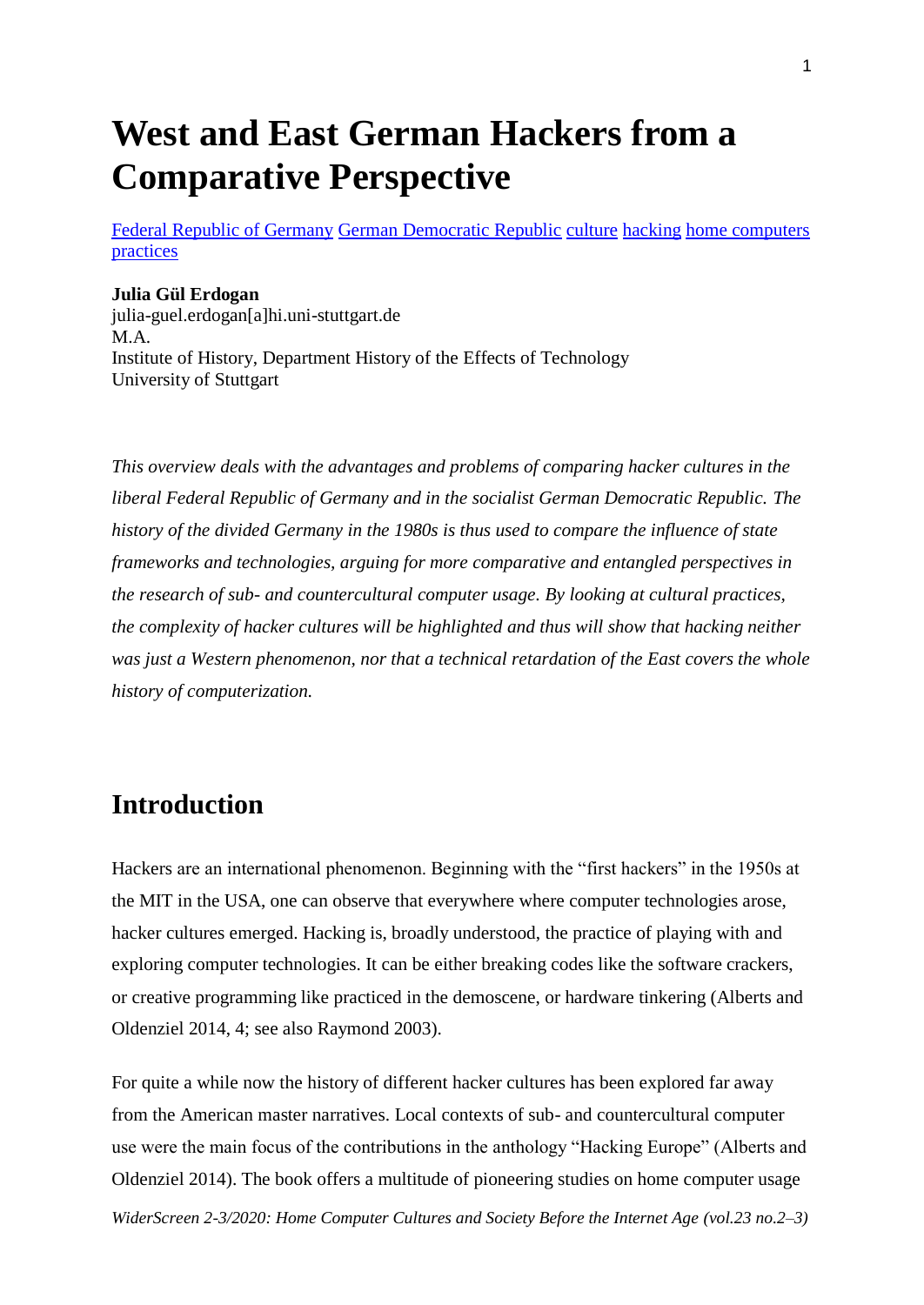in national and regional contexts, which focus not only on Western industrial nations. It does not surprise that the history of hackers in the Federal Republic of Germany (FRG), not least because of the prominence of the Chaos Computer Club (CCC), is one of these contributions (Denker 2014). In addition to the history of the CCC, which, despite initial works (Denker 2014; Kasper 2014; Röhr 2012; 2018), still requires in-depth investigation, the history of German hackers beyond this prominent institution is also relevant. And this applies not only for the West German context, but also for the German Democratic Republic (GDR).

The comparison of West and East Germany and the study of those two states' entanglement is a recent, yet well-established approach in contemporary history (Bösch 2015). Some studies have also been published on media and technology use in both states, which have highlighted numerous similarities and differences (e.g. Schildt 1998; Dussel 2004; Bösch and Classen 2015). An entangled and comparative history of the computerization of the two German states is, however, a new approach (Danyel and Schuhmann 2015) and needs further investigation[.\[1\]](http://widerscreen.fi/numerot/2020-2-3/west-and-east-german-hackers-from-a-comparative-perspective/#_edn1)

In my contribution I want to highlight why hacker cultures are worth studying from a West and East German perspective. I will argue why there should be more comparisons and cross border investigations for the history of home computing in general – even beyond the focus on the regime competition between capitalism and socialism.

Home- and microcomputers moved into German households in the 1980s. Computerization in the private sphere thus began in the last decade of a divided Germany. In this respect, the history of computerization of the divided German states also offers the opportunity to not only present a comparative study, but also to examine the merging of more or less separated entities.

My paper aims to highlight different problems which result from a comparative and entangled history of the FRG and the GDR regarding private computer usage in the 1980s. A study on the sub- and countercultural use of computer technology thereby has to take the broader social, political, economic and cultural levels into consideration. The term "hacker", the question of the availability of resources, and the different and asymmetrical infrastructures must therefore be elaborated. These problematic areas also provide chances, as I will show inter alia by emphasizing the findings that have resulted from my research on German hackers' history. It will show that despite different conditions, numerous similarities

*WiderScreen 2-3/2020: Home Computer Cultures and Society Before the Internet Age (vol.23 no.2–3)*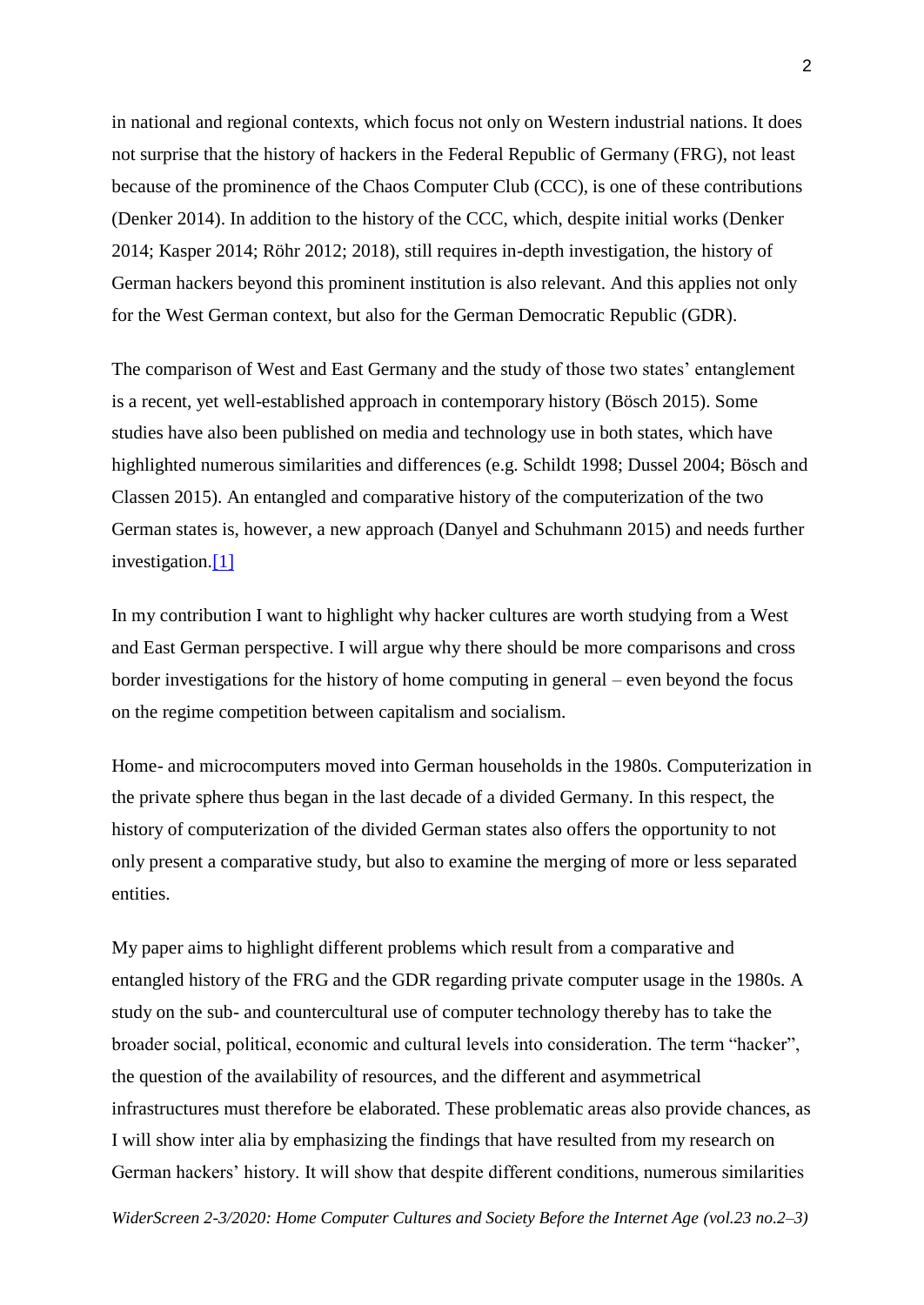existed between the hackers of the FRG and the GDR, even though famous hacker clubs like the CCC did not cultivate contact with their equivalents on the other side of the Wall until the opening of the inner-German border in November 1989.

In fact, such exchanges took place only after this crucial event in German history. Since 1984 the CCC had annually hosted the Chaos Communication Congress in December, where hackers and activists of various kinds would come together. Just a few weeks after the fall of the Berlin Wall, the motto of that congress was dedicated to the East German computer hobbyists: "*Offene Grenzen: Cocomed zuhauf" ("Open borders: Cocome in droves")*. This referred to the restraints of the Coordinating Committee for Multilateral Exports Controls (CoCom) that banned or restricted the export of certain trade goods, including high-tech, to the countries of the Eastern bloc from 1950 onwards. CoCom also influenced the naming of the first West and East German Computer amateur meeting in February 1990 in Berlin called "KoKon". This was the short form for *"Kommunikation Kongress"* – which also referred to the annual hacker meetings in Hamburg, organized by the CCC. Despite the missing interaction of popular West and East German hacker clubs before the autumn of 1989, the inner German border was permeable with a clear tendency of goods and ideas being transferred from the West to the East, and less in the other direction.

In the following I will address the question of what a hacker is in regards to the case of a divided Germany, as well as from an international perspective. I will also discuss the problem of an imbalance of sources for studying West and East German history. In the second part of this article I will outline the usage and access to computers in the two German states. Then I will stress the role of computer clubs in respect to education and community formation.

#### **I. Terms, practices and resources**

Of course, an advantage in the history of a divided Germany lies on a linguistic level, since the researcher only needs to be familiar with the German language for working with sources. Despite the fact that the two German states spoke the same language, some kind of translating efforts must still be done, as we are dealing with a liberal-capitalist Germany in the West and a state socialist Germany in the East. The language is thus influenced by the political situation. Especially in the history of hackers and computers, it is apparent that although German was spoken in both countries, it was not always the same vocabulary that was used.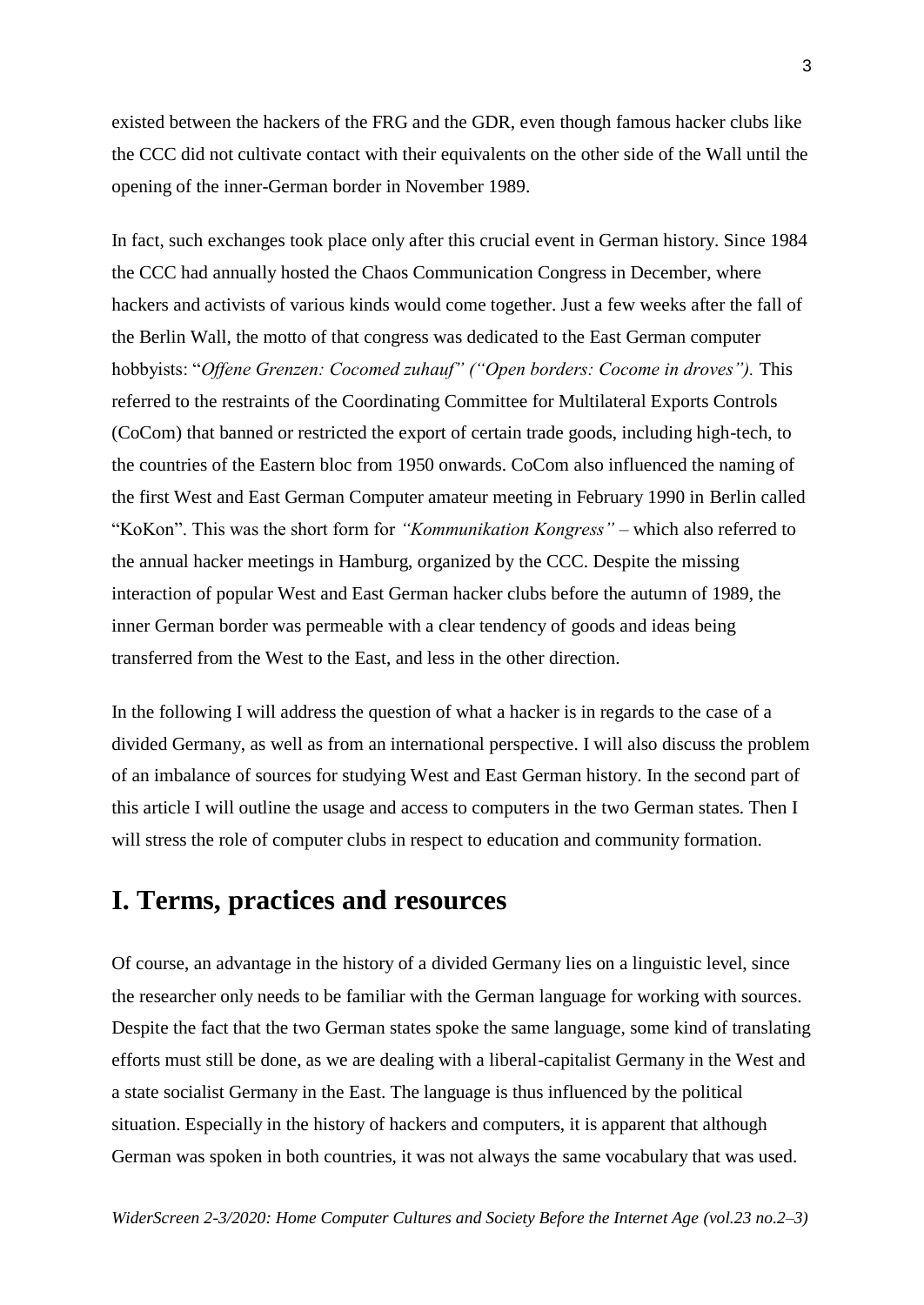Hence the term "hacker" was not used in the GDR, except when magazines or state authorities talked about a Western phenomenon[.\[2\]](http://widerscreen.fi/numerot/2020-2-3/west-and-east-german-hackers-from-a-comparative-perspective/#_edn2)

Even terms for technical devices such as "joystick" were not universal, the latter sometimes having been called "Spielehebel" ("game lever") in East Germany, as the socialist state wanted to prevent English vocabulary due to the antagonism of the two competing systems. Curiously enough, we still find English terms here, but these are mostly collective terms such as "computer fans" and seldom "computer freaks" (Gießler 2018). However, this should not prevent us from assuming a similar phenomenon of exploring computer technology in private, despite different designations for those enthusiasts. In researching hacker cultures we are confronted with a lot of synonyms everywhere: "hobbyists" or "computer wizards" in the USA (Levy 2010, ix), while in the Netherlands, hacking could be called "computerkraken" (based on the Dutch term for squatters, Nevejan and Badenoch 2016, 202) and also in the FRG, synonyms and broader terms were used to name these kind of computer fans, for example "frieks", which is simply a German notation for "freaks" (see also Erdogan 2018, 228).

To explore the connections and similarities, it is therefore necessary to employ a stronger focus on the level of cultural practices. It is with a focus on practices and values of subcultural computer groups that a study on hackers from a comparative East-Westperspective becomes possible. This approach also enables us to investigate the phenomenon of hackers in all its broadness, thus diminishing the two dominant narratives of political and social activists on the one hand, and of wild intruders into computer networks on the other. Too often the hackers are only seen in their relation to online systems. This disregards the fact that hacking could also involve soldering or offline programming.

Also, the image of the hackers changed in the course of the 1980s. In the FRG, hackers had been first regarded as 'excessive programmers' (Weizenbaum 1976; von Randow 1978; 1982) until hacking activists entered the public stage in the mid-1980s. Clubs like the CCC or people around the hacker zine *Bayrische Hackerpost (BHP)* managed to establish a rather positive public image of hackers as specialists in the course of home computerization. In the second half of the 1980s, this image was challenged as more and more hacking was done to intrude computer networks. Furthermore, developing and changing laws concerning computer usage influenced this transformation (Denker 2014).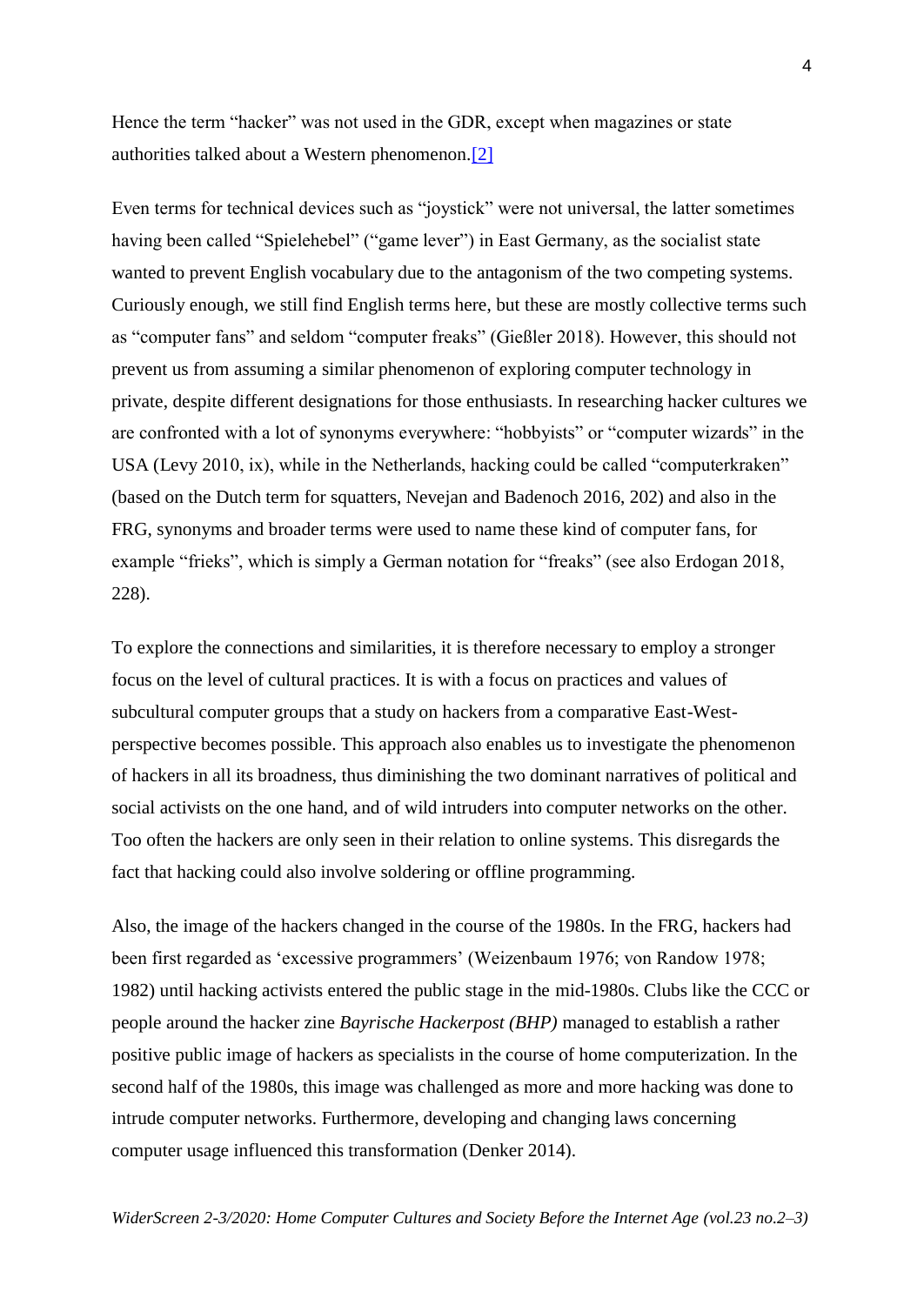Already in the first half of the 1980s, the increasingly unruly activities of hackers in data networks caught media attention in the USA. In 1981, a hacker broke into a Norwegian system that monitored Soviet atomic bomb tests ("Schweifende Rebellen" 1983). In addition, a group of six teenagers operating under the name "The 414s" – Milwaukee's telephone area code – hacked into computers at Los Alamos National Laboratory, which inter alia developed atomic and hydrogen bombs. The so called "good" hackers tried to defend themselves against the increasing equation of what they were doing with data theft and what hackers in turn perceived as "crashers" – the destroying of code and databases. It was at this point that a separation of different hacker cultures began (see also Hartmann 2017, 86).

Steven Levy's book *Hackers. Heroes of the Computer Revolution,* which he wrote in the first half of the 1980s, is witness to this differentiation. He actually provided more than just a story and a documentation of the history of hackers. First of all, in his book he put up an ethic (Levy 2010, 27–38) that still represents an important foundation of many hacker cultures today:

- 1. Access to computers and anything that might teach you something about the way the world works – should be unlimited and total. Always yield to the Hands-On Imperative!
- 2. All information should be free.
- 3. Mistrust Authority Promote Decentralization.
- 4. Hackers should be judged by their hacking, not bogus criteria such as degrees, age, race, or position.
- 5. You can create art and beauty on a computer.
- 6. Computers can change your life for the better.

*WiderScreen 2-3/2020: Home Computer Cultures and Society Before the Internet Age (vol.23 no.2–3)* It should be pointed out that this code of values was not written down by hackers themselves. On the contrary, it was a kind of silent agreement and shared convictions which were expressed in hackers' practices, which were, in turn, examined and summarized by Levy. This ethic thus did not presuppose hacking practices, but was a result of Levi's observation of hackers from which he derived these maxims. Moreover, he summed up various groups as "hackers" which explored and played with computer technology and acted under different synonyms from the late 1950s to the 1980s. Levy's codification of hacker ethic, in turn, influenced the practices of computer enthusiasts and, through the publication of the book, promoted the prevalence of these hacker values. Computer users recognized themselves in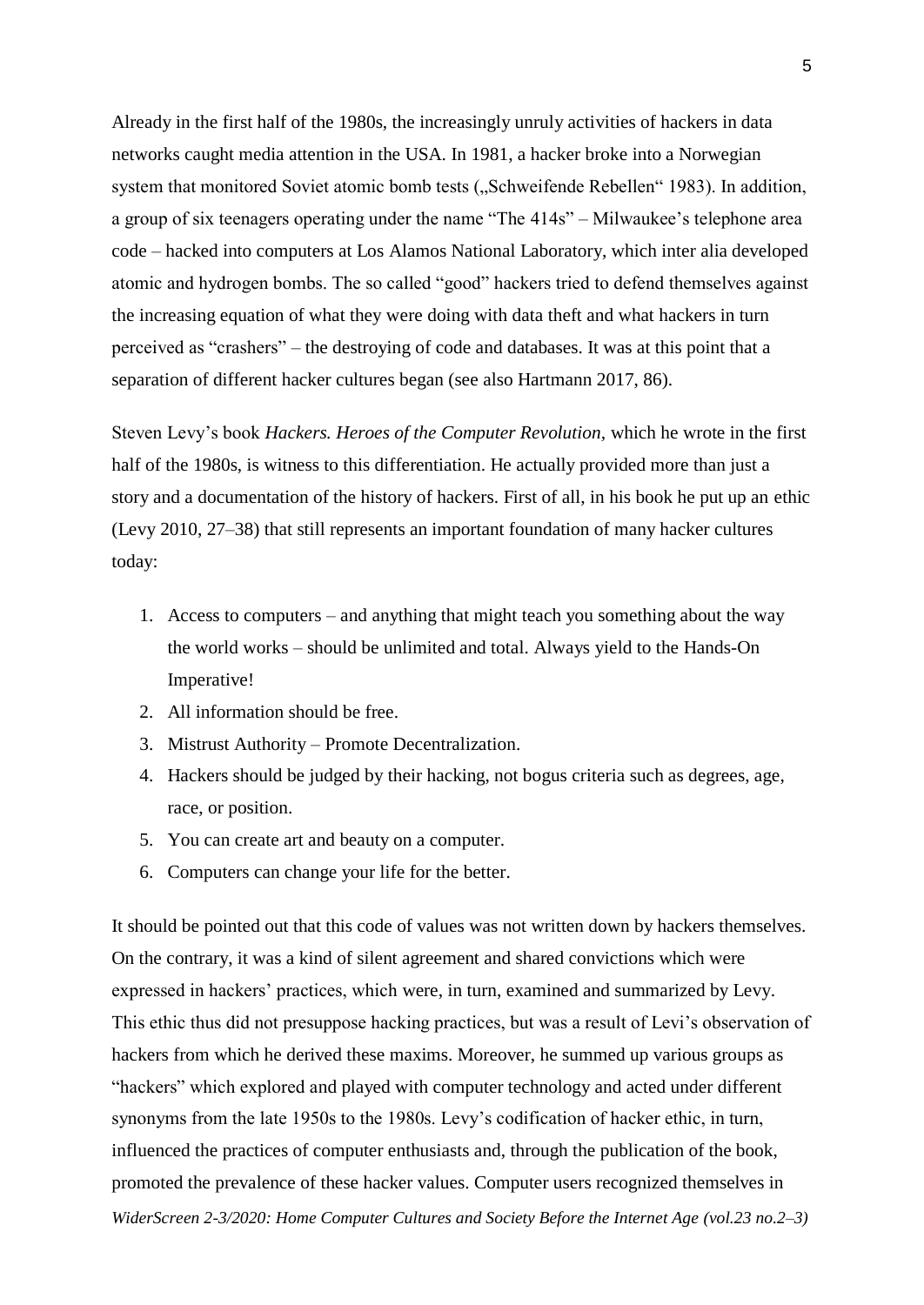Levy's narrative, creating a sense of affiliation and a philosophy. As the media scholar Claus Pias stresses, there was a certain necessity for the hackers to separate the "bad part" of hacking from the hackers, and for this purpose, Levy's ethic came just in time (Pias 2002, 268).

The hacker ethic and popularity of the hacker phenomenon in media, as well as the divergence of their culture, had an influence on West German hackers. The code of values was translated, published and even extended by the CCC (Schrutzki 1988, 172–74). First of all, the version that the CCC put up included "sex" or rather "gender" – as the German language makes no distinction in this respect – in point four of the hacker ethic which specified that hackers should be judged by their skills and actions and not by other criteria. As the hacker movement in the FRG emerged above all as a watch group for data security and the protection of the private sphere, this aspect was also included in the German version of the ethic. Last but not least, the database break-ins previously mentioned and the case of Karl Koch from the West German city of Hannover, who was paid for hacking by the Soviet secret service, led to a modified version. The version of the CCC, which developed into the voice of many German hackers in the 1980s, has eight instead of six points. It also contains points dealing with the maxim of hackers' behavior in databases: "Do not litter in other people's data" and "Make public data available, protect private data"[.\[3\]](http://widerscreen.fi/numerot/2020-2-3/west-and-east-german-hackers-from-a-comparative-perspective/#_edn3) Thus, we see that West-German hackers not only adopted the hacker ethic, but also extended and specified it for their own beliefs and aims. The computer enthusiasts of the GDR did not have this fixed code of values. Nevertheless, their practices of computing as well as the interaction within their peer-group was quite similar.

It is here that another problem of a West and East German history of hackers becomes apparent. The West German hackers were highly vocal participants in the discussion about computerization, and, as a result, produced a lot of documents. For example, they made their own newsletters such as the CCC periodical *Die Datenschleuder,* while Munich hackers published *Die Bayrische Hackerpost*. In their statements they offended and mocked authorities, and this peer feeling of "we against those up there" became an integrative motive next to their interest in technology. They were able to create a specific public image of themselves and to present hacking as an instance of bottom-up control against the state. These kinds of documents are mostly lacking for the GDR, where freedom of expression and criticism of the state were much more limited and repressed. The descriptions of hacker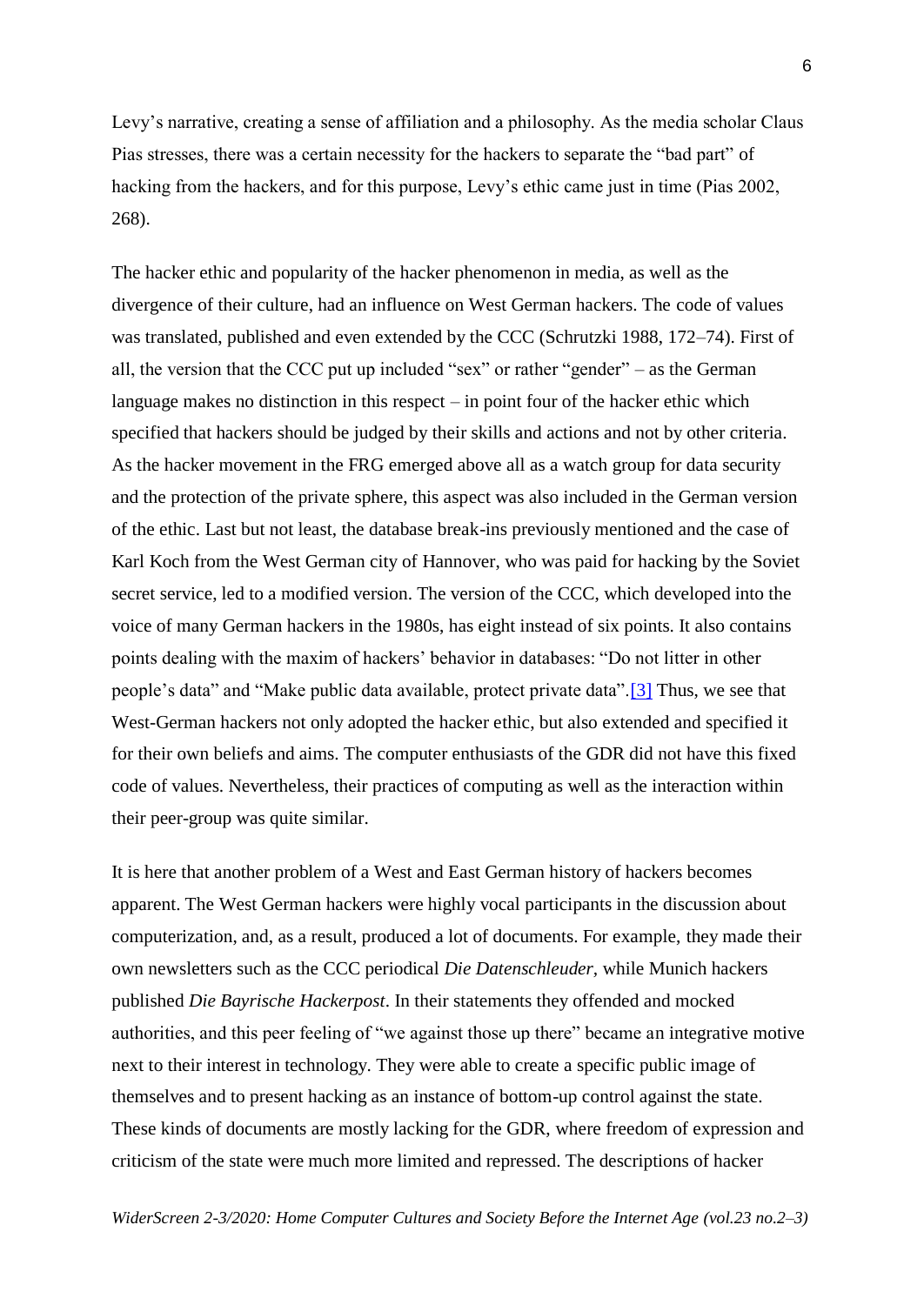practices that are available to historians are therefore mainly produced from the state's point of view. There are some letters to the editor and several magazine articles of the 1980s which deal with computer experiences and the everyday life within the computer clubs. But these are very different from their Western pedants, because the subversive element is missing. At least there are some retrospective views that show the computer hobbyists' perspective in the GDR (Pritlove, 2010; Schweska 2015; Strugalla 2017; Schweska 2017).

A source imbalance also exists due to the availability of access to files of the *Ministerium für Staatsicherheit* (the Ministry of State Security, also known as *Stasi*), while documents of the West German intelligence services are not accessible to researchers. Other West German state documents are becoming accessible only now, as the record retention period amounts to 30 years. At the same time, however, the collapse of the GDR and the associated processing of *Stasi* documents offers an extraordinary opportunity for research in contemporary history. Yet we have to keep in mind that in the case of the FRG there is an abundance of documents presenting the hackers' perspective, while documents on hackers from the state's security point of view are mostly missing – while it is the other way around when it comes to the GDR.

### **II. Consumption of computer technology**

The 1970s and 1980s in the GDR were strongly influenced by Western lifestyles, protest and social movements (Gehrke 2008). Still, a comparison of consumption and its practices in the two German states can only be asymmetrical due to the different availability of goods and different economic concepts. The GDR ran a planned economy and was primarily oriented towards providing everyday goods instead of catering to conspicuous consumption, contrary to the social-liberal market economy in the FRG. Changing consumer practices can still be determined in the GDR from the 1970s onwards. Researchers speak of a "consumer culture" in relation to the GDR as opposed to a "consumer society" in the Federal Republic to focus on the consuming practices, which were, in fact, quite similar (Neumeier and Ludwig 2015, 240f).

The GDR was able to record a certain boom in computer technology in the 1950s and 1960s (Danyel 2012, 204) and computerization was formulated and promoted as a central task by the political leadership from the end of the 1970s again[.\[4\]](http://widerscreen.fi/numerot/2020-2-3/west-and-east-german-hackers-from-a-comparative-perspective/#_edn4) In 1988, GDR engineers managed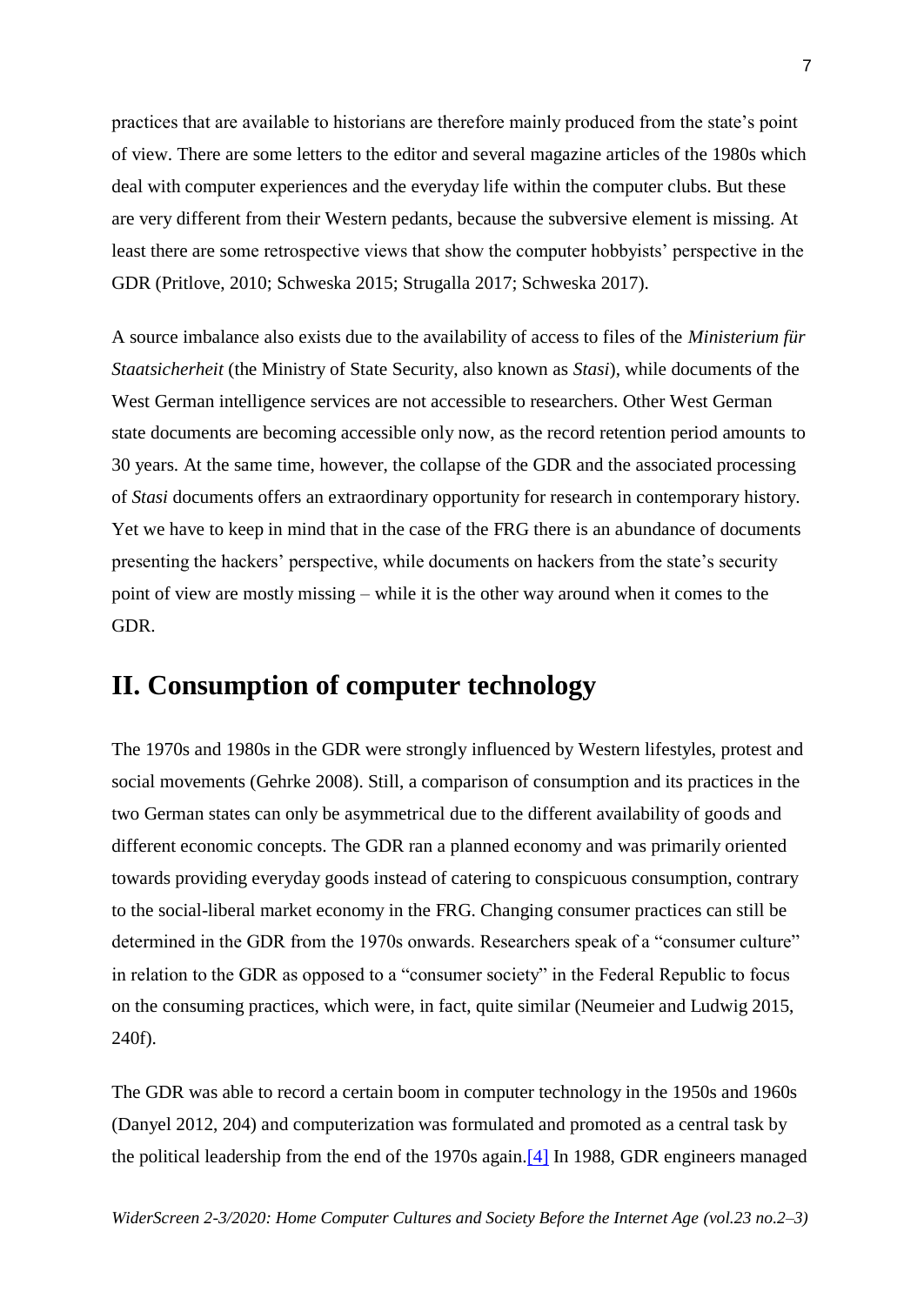to construct a 1 megabit chip (Danyel 2012, 205), but the planned economy of the socialist state could not achieve the same supply of consumer goods as the West German market. Nevertheless, several computer clubs emerged as results of private initiatives, as well as so called *"Computerkabinette"* or *"Computerzirkel"* ("computer cabinets" and "computer circles") which were sustained by the state authorities. Many of these facilities, which provided computer workstations, were directly connected to the communist youth organization *Freie Deutsche Jugend (FDJ),* schools or universities (Weise 2005). Some microcomputer models were developed in East Germany, for example by the state-owned company Robotron, which were primarily provided to enterprises and educational institutions.

These models remained rare consumer goods in private household. On the one hand, the GDR was only able to achieve low production rates: The production of a 8-bit microcomputers series called KC *(Kleincomputer)* began in 1984 and until the opening of the inner-German border in 1989, only 30,000 units of this computer series were produced (Weise 2005, 13). On the other hand they were therefore hardly realistic purchases for private households. For example, the KC 85/1.10, which was sold from 1986 onwards, costed 1550 East German Marks, while an average monthly income of that time amounted to 1179 East German Marks (Arbeitseinkommen 1987, 129).

Yet, Western home computers were used in the GDR, too. Most of them were obtained by East German citizens through relatives living in the FRG, but also, from 1985 onwards, microcomputers could be bought for high prices at the so called *Intershops* which offered goods from the West in exchange for Western currency. Also, computer smuggling was widespread: In 1987 alone, 188 cases of speculation with and smuggling of computer technology were recorded, with a value of 45 million East German marks[.\[5\]](http://widerscreen.fi/numerot/2020-2-3/west-and-east-german-hackers-from-a-comparative-perspective/#_edn5) Western microcomputers were profitable speculation objects: The black market price of a microcomputer from the West German company Schneider, for example, could be 22 times higher in the GDR than its original retail price. In the course of the regime competition, the leadership of the GDR tried to satisfy the desires of the population and at the same time promote the socialist system. With the increasing tendency towards a consumer goods market in the second half of the 1980s, the political leadership of the GDR also increased consumers' desires. The state leadership could not completely resist international changes in consumer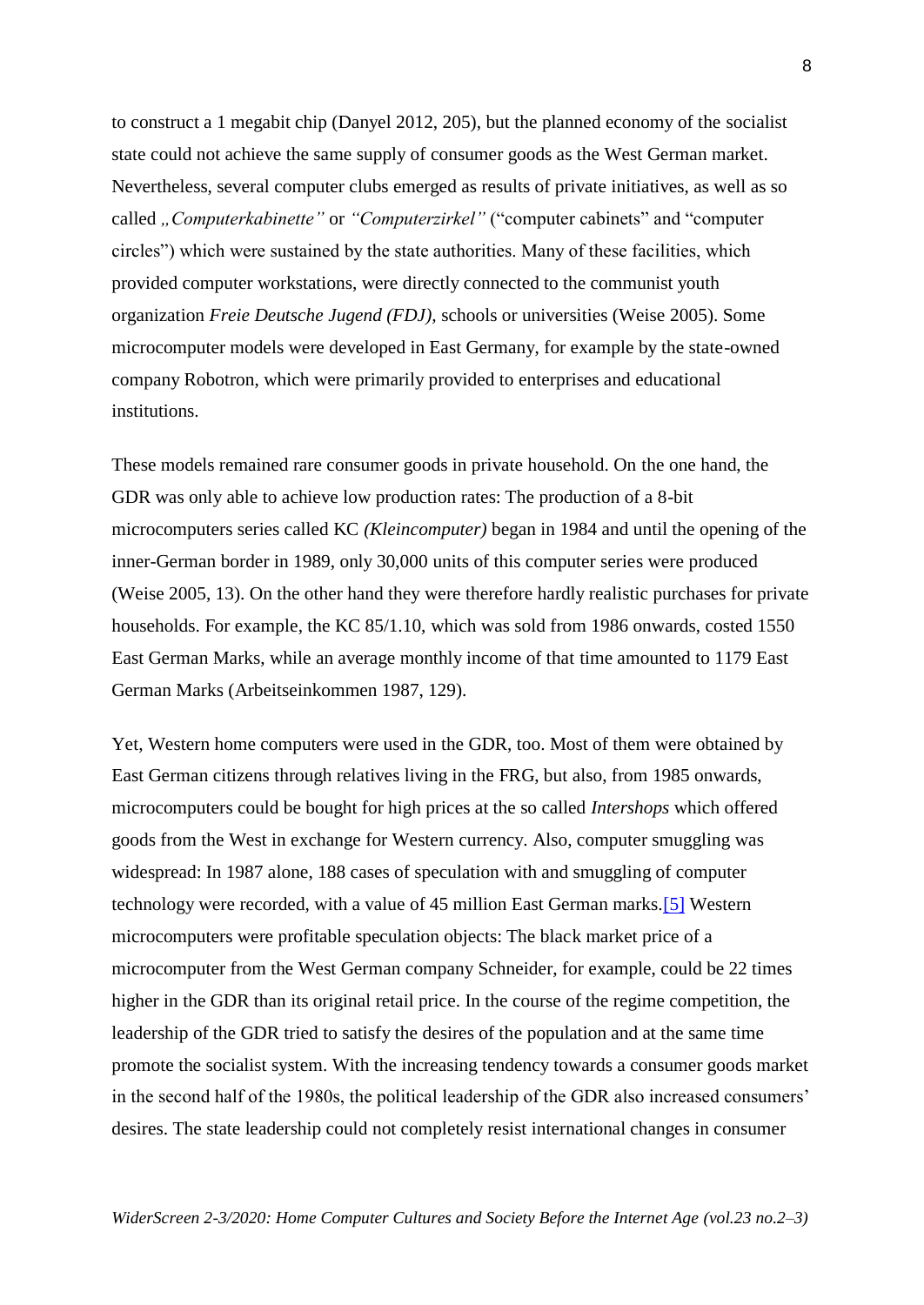behaviour, even though the Western model of possession was opposed to the goals of the socialist idea (Merkel 2009).

The asymmetry between the FRG and the GDR can be relativized with regard to actual consumer practices, as similar ways of dealing with the new medium emerged. These similar consumption practices are particularly reflected in the distribution and use of numerous computer games. In a list from 1987, the State Security registered 253 computer games, mostly with English titles, which were shown and exchanged among the participants at the computer club in the *Haus der jungen Talente* ("House of Young Talents", HdjT) in East Berlin. This list illustrates the popularity and distribution of computer technology goods in the socialist state[.\[6\]](http://widerscreen.fi/numerot/2020-2-3/west-and-east-german-hackers-from-a-comparative-perspective/#_edn6) The role of computer technology in the GDR can also be demonstrated by the advent of computer magazines. In spite of a lack of paper, which in the GDR did indeed lead to a restriction in the range of print media (Meyen and Fiedler 2010), the subject of computers was not only dealt with in more general technical journals such as *Jugend+Technik (ju+te)* and *Der Funkamateur*. From 1987 onwards, the journals *Mikroprozessortechnik* and from 1988 onwards, *Bit Power,* provided further public platforms to promote and discuss computer technology or, in the latter case, computer games.

In the 1980s, prompted in part by a nationwide lack of supplies, there was an abundance of DIY practices in the GDR, including the soldering of circuit boards in order to build computers, as had already been done by hackers in the USA in the 1970s. A case in point is the *Amateur Computer* (AC 1), which could be built with the help of a manual distributed by the magazine *Der Funkamateur* (Der Funkamateur 12/1983). However, this practice of tinkering had its limits. As the magazine *Jugend + Technik*, which published the construction plan for a home computer in 1987, noted with regard to a kit called Z1013, the components for this 8-bit microprocessor were rarely available on the market (Jugend + Technik 5/1987, 322).

*WiderScreen 2-3/2020: Home Computer Cultures and Society Before the Internet Age (vol.23 no.2–3)* The impression of scarcity which results from the stories of tinkering and soldering in the East must not obscure the fact that computer technology was not necessarily common in West German teenagers' rooms either. Also, prices could be quite high, especially if peripheral devices such as floppy disk drives or printers were added to the home computer. Furthermore, DIY practices remained part of computing activities in both German states, especially among hackers, because they could adapt the computer technology to their own needs or overclock it with the aim to achieve a higher computing power. While the DIY practices of the GDR were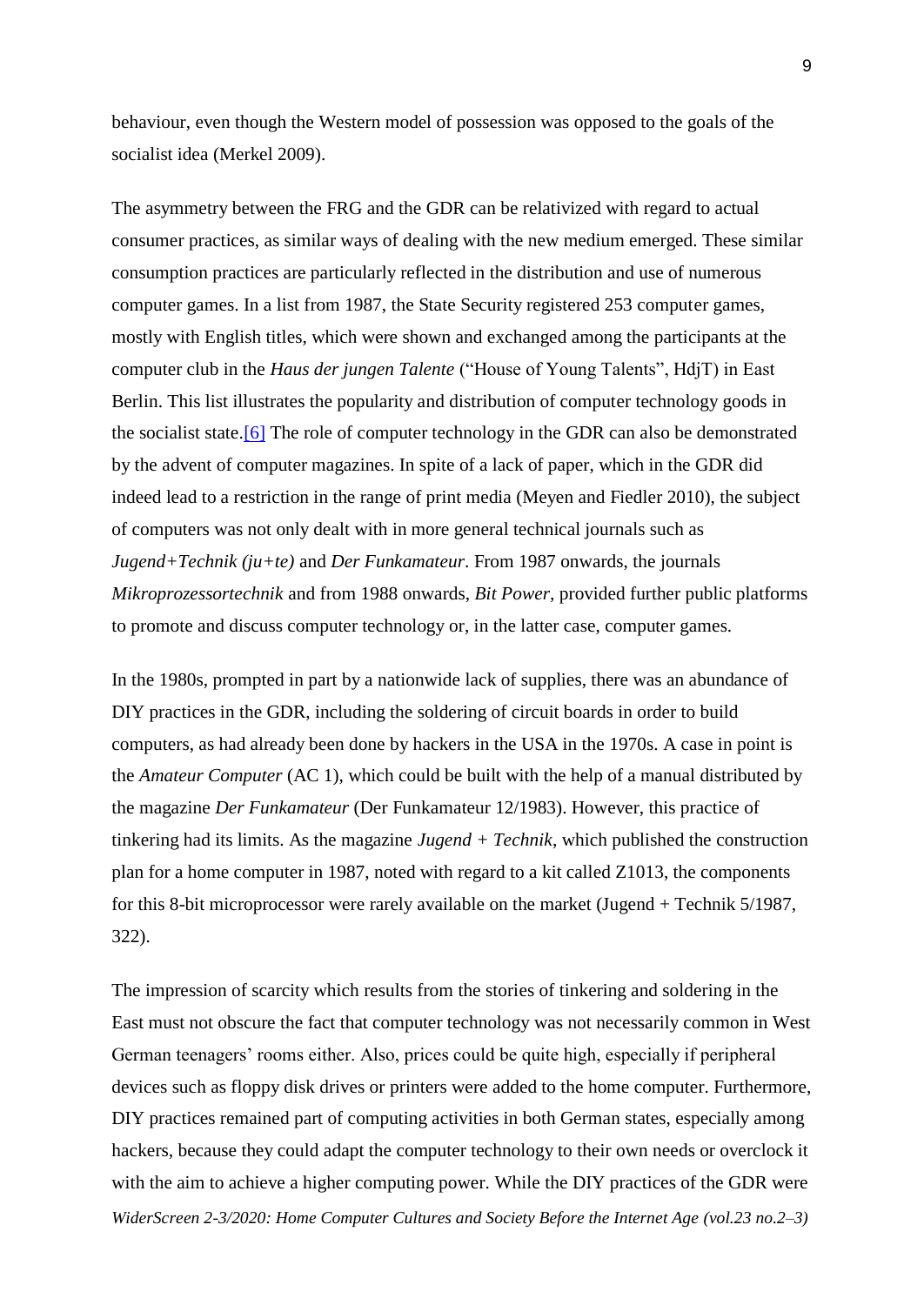more a necessity than part of a subcultural ethos, the hackers' tinkering and programming were part of wider DIY movements in West Germany. It was a reaction to and rejection of a consumers' market, especially in regards to the commercialization of the software market (for the change in the software market see Ensmenger 2012, ch. 7.). Meanwhile, this comparison highlights the "contemporaneousness of the non-contemporaneous" (Bloch 1973, 104), which is immanent in the history of the use of technology, as historian of technology David Edgerton has notably pointed out in his groundbreaking book *The Shock of The Old* (Edgerton (2006) 2019, xii ff.).

In general, while comparing the hacker cultures of these two states one has to deal with an unequal infrastructure and different state-of-the-art of technology. While hackers from the FRG not only promoted bulletin board systems (BBSs) but could use them widely, hacking in the GDR did not include this particular practice. This was not only due to the fear of uncontrolled flow of information by the states leaders that prevented the private usage of online communication. The telephone network was in bad condition and poorly maintained, and its development lagged behind, thus telephone mainlines often had to be shared by multiple households. When telephone calls were necessary, one used the telephone of a neighbour or friend. Owning a telephone was rare, and such luxury in private households was often reserved for supporters of the regime. Still, there were some attempts by users either to produce home-built modems or to use modems imported from the West to connect one's computer to the telephone network. One GDR citizen, for example, used information from West German magazines to build an acoustic coupler.<sup>[7]</sup> The Ministry of State Security even recorded a case of a private connection being set up within the GDR using an acoustic coupler, and referred to a case where a connection was established from Poland to the Netherlands.<sup>[8]</sup>

In the FRG, one of the main goals of different hacker clubs and groups was to promote BBSs not only as a way of communicate with people worldwide, but also as a participative medium. The BHP, for example, stated: "We're here because there's DFUE [remote data transmission, J.G.E.]. Our engagement is the pleasure of going for a stroll in public and other data networks" (*Die Bayrische Hackerpost* 1984). One aim of the hackers of the Association to Promote Public Mobile and Immobile Data Traffic (Verein zur Förderung des öffentlichen bewegten und unbewegten Datenverkehrs, FoeBuD e.V.) from Bielefeld in North-Rhine-Westphalia was to develop their own BBS system called *BIONIC*. The club aimed at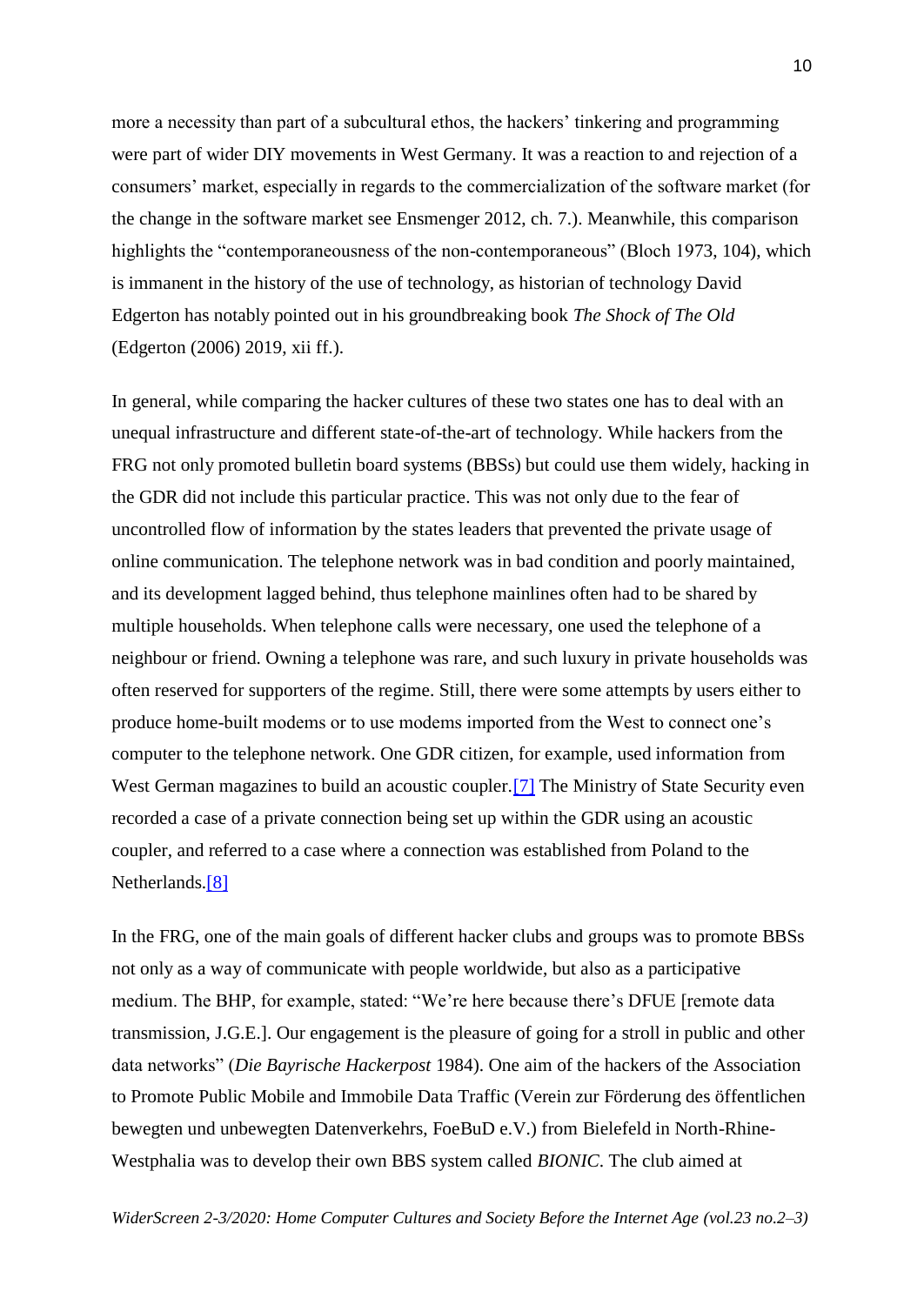promoting computer communication networks among social movements and nongovernmental organizations and in doing so, it focused in its work on making technology accessible to non-technophile persons and groups. This meant, among other things, providing manuals and striving to avoid the technical jargon that was quite common in other hacker groups. The club's BBS was also supposed to contain less exchange about technology itself than about political, cultural and social matters (Pritlove 2009).

But even though the FRG was a liberal nation, hackers here still had to deal with restrictions. While in the USA for example, the choice of a modem for computer networking was free and consequently, there was an open market where computer users could choose the model according to price and function, this was not permitted in the Federal Republic of Germany due to the postal monopoly. Based on the Telecommunications Ordinance of 1971 (§8(a) Fernmeldeordnung, 1971), the Federal Post Office was able to determine which devices would be allowed to be connected to the telephone network. Liberalisation, as in the USA, progressed slowly in the Federal Republic, but was already decided upon in 1982. It was not until 1996 that the monopoly fell entirely (Trute, Spoerr, and Bosch 2001, 4). Therefore, the networking of computer systems in the FRG coincided with a phase in which the Post Ministry had to fulfill its role as a monopolist, but at the same time to execute a certain opening towards a deregulated market. As the historian Matthias Röhr pointed out, digital technology increasingly weakened the basis of the legitimacy of the state monopoly (Röhr 2018, 269), which also manifested itself in numerous conflicts with hackers. Distributing and producing instructions "for cheap and universal modems" (*Die Datenschleuder* 1984) was one of the central concerns of these hackers due to their antagonism against the Post Ministry.

This emphasizes the fact that in both countries hackers had to deal with restriction, even if they were of different severity, and that hackers had to cross legal boundaries: The West German hackers used self-made modems, which – at least in theory – could at worst lead to a five-year prison sentence (Röhr 2018, 252), while the East German computer freaks tried to dial into international networks and thus were prone to being accused of contacts to the "enemy". After the opening of the border and even before the reunification in autumn 1990, hackers from the FRG helped to set up BBSs in the East, as GDR activists saw an urgent need to be able to use this way of networking ("Nun sind die Haecksen auf dem Vormarsch" 1990). In the first half of 1990, already five BBSs were running in East Berlin. Here, the computer amateurs also used self-made acoustic couplers to dial in.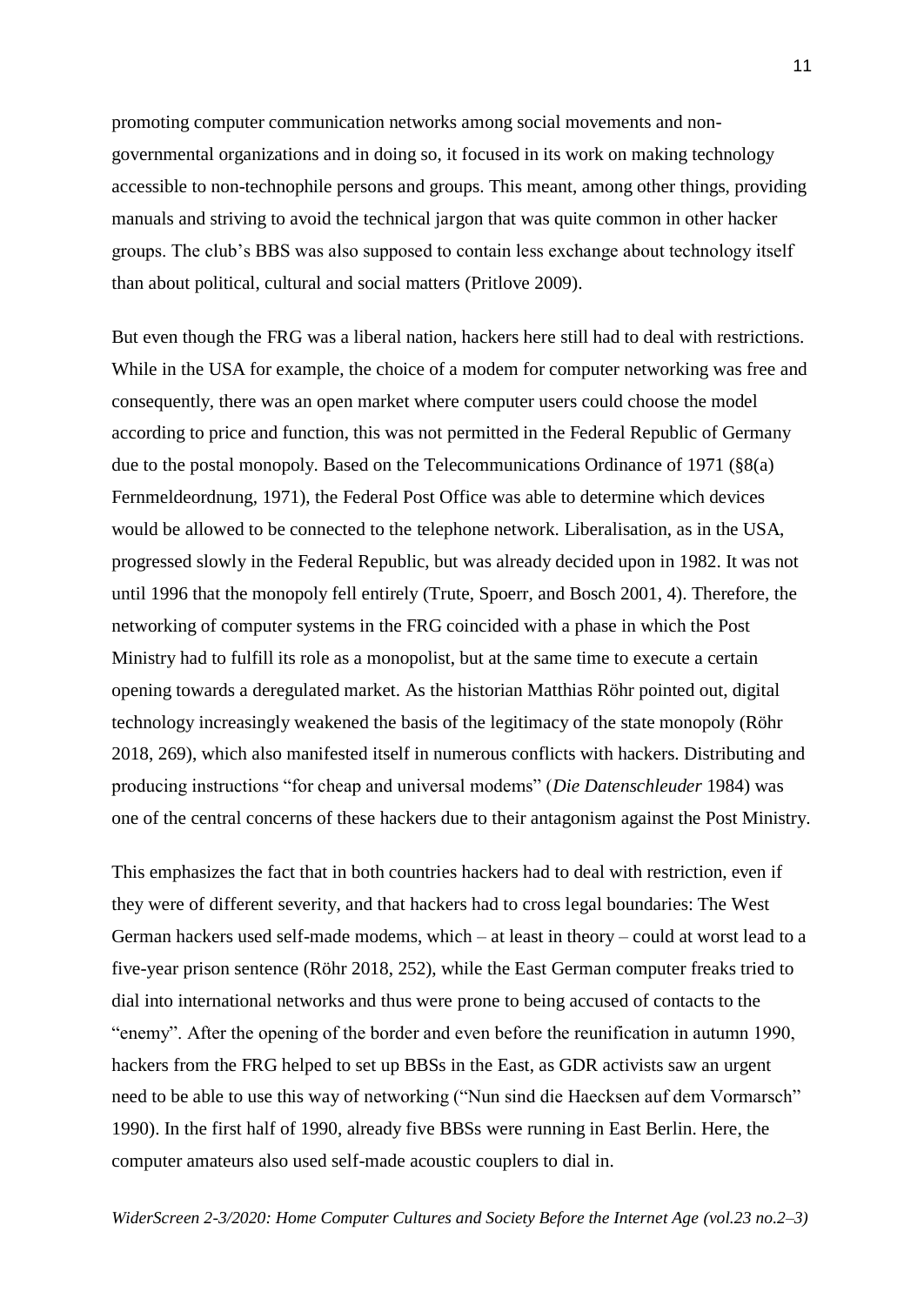# **III. The integrative and educational role of computer clubs**

The sub- and countercultural appropriation of computer technology was often a social, interpersonal activity in both countries (Erdogan 2018). Aside from financial reasons, the practices of exchange among each other – including knowledge as well as software – and of showcasing one's own skills led to collective computer usage and the formation of clubs. In 1986, the East German State Security stated that "as a rule, owners of computer technology are continuously interested in establishing and expanding contacts with their peers"[.\[9\]](http://widerscreen.fi/numerot/2020-2-3/west-and-east-german-hackers-from-a-comparative-perspective/#_edn9) Beyond that, some of the East German computer fans even became members of clubs in West Germany[.\[10\]](http://widerscreen.fi/numerot/2020-2-3/west-and-east-german-hackers-from-a-comparative-perspective/#_edn10) This membership worked on the basis of exchange of programs and printed information.

Documents from the State Security show that not only various Western computer brands were used in the GDR, but also that there existed a substantial number of private computer users in general, of which 1200 were under observation in 1988[.\[11\]](http://widerscreen.fi/numerot/2020-2-3/west-and-east-german-hackers-from-a-comparative-perspective/#_edn11) Despite this surveillance, which was mainly motivated by the state's distrust of private associations and possible relationships to countries abroad, computer users remained largely untroubled. They were even given a great deal of freedom, because they participated in the promotion of computer technology. With regard to the computer games mentioned above, of which many were even explicitly banned in the GDR, no punitive consequences are known from the available sources. Furthermore, the club of the HdjT did not carry out any attendance control, neither did it register what the participants, who occasionally brought their own computer to the meetings, actually did during their attendance at the club premises[.\[12\]](http://widerscreen.fi/numerot/2020-2-3/west-and-east-german-hackers-from-a-comparative-perspective/#_edn12) This was actually a thorn in the side of the authorities, but did not challenge the club's continued existence. In fact, the club leader set up regulations himself: He did not prohibit the exchange of software entirely, but he threatened to denounce those who sold games and software in the club, regardless of whether they were self-programmed or copied. The computer club in the HdjT was not to be used for individual enrichment. Instead, the focus was on exchange and learning from each other.

*WiderScreen 2-3/2020: Home Computer Cultures and Society Before the Internet Age (vol.23 no.2–3)* The maxim of freedom of information can thus also be found among active computer users in the GDR. With a code of values that prohibited the theft and alteration of data, the West German CCC attempted to steer these practices, too. Thus, the Club declared: "We are the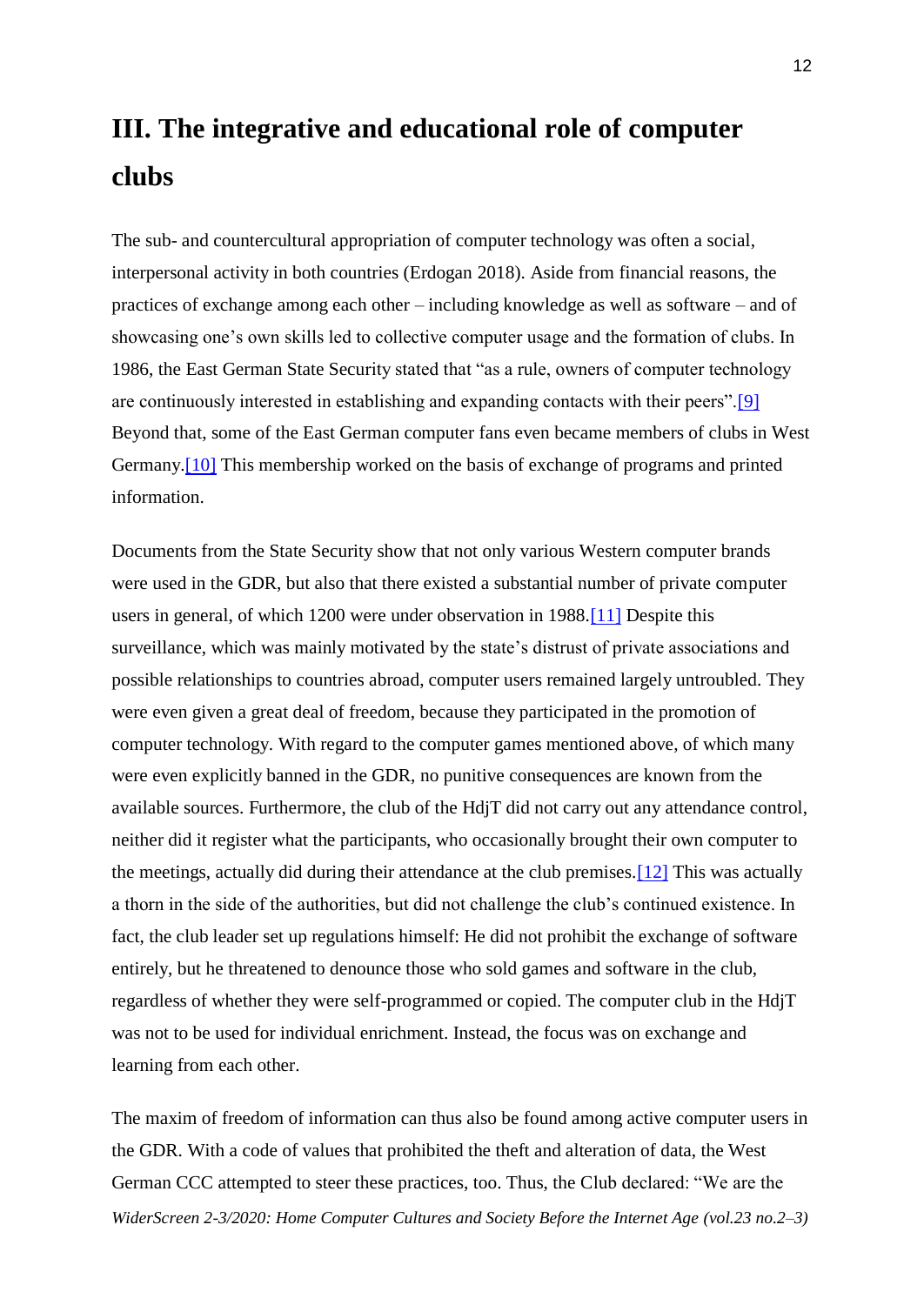opposite of computer criminals who, for their own financial advantage, penetrate computer systems and sell data, just as we clearly dissociate ourselves from people who copy software and then resell it" (Chaos Computer Club 1985). Financial enrichment by selling information was thus frowned upon in computer clubs on both sides of the Wall. Also, at the first West and East German KoKon meeting in February 1990, one of the most intensely discussed issues was the question of the free exchange of information and the idea of freely accessible software (Tolksdorf 1990). The CCC also set up a copy centre at this congress, which enabled GDR citizens to obtain copies of hacker magazines and other Western computer magazines free of charge. The possession of a copier had been forbidden in the GDR until the fall of the Wall, and printers could only be obtained with a registration (Wolle 2013, 231).

In the FRG, especially since the 1970s, the membership numbers in citizens' clubs and associations rose sharply. Thereby hobby clubs had gained importance. There was an increase in the number of associations characterized by political and social commitment as well as those which provided consultative services to citizens (Werner and Zimmermann 2002, 11). Most hacker associations combined all these purposes: On the one hand, they served as organizations where the hobby of computing could be practiced, but on the other hand they formed counter- and subcultural spaces. In contrast to given structures such as families, clubs and associations represent an alternative form of community (Zimmer 1996, 11). Ulrich Beck discovered in the declining significance of classical communities, such as family or class, a loss of security that accompanied this process (Beck 1986, 206). The social movements, clubs and associations addressed these insecurities and created spaces of community, which nevertheless satisfied the demands of the individuals for their own performance and the pursuit of special interests (Effinger 2013, 338). The statement of the West-German hacker and virus expert Bernd Fix in an oral history interview about the moment when he heard of the CCC for the first time stands for both this communal and individual aspects in particular: "But I didn't know that what I was doing was called hacking. Or that there are also people who do the same, or who even join together to form such a group. That was a real revelation for me – to know that I am not crazy. That there are others who do the same.["\[13\]](http://widerscreen.fi/numerot/2020-2-3/west-and-east-german-hackers-from-a-comparative-perspective/#_edn13)

Besides pointing out the variety of hacker cultures in different national or regional contexts, it can also be useful to put the different computer subcultures into close comparison. The recent works on different computer subcultures show numerous similarities despite the differences in actors and contexts. Jaroslav Švlech, for example, points out that gamers in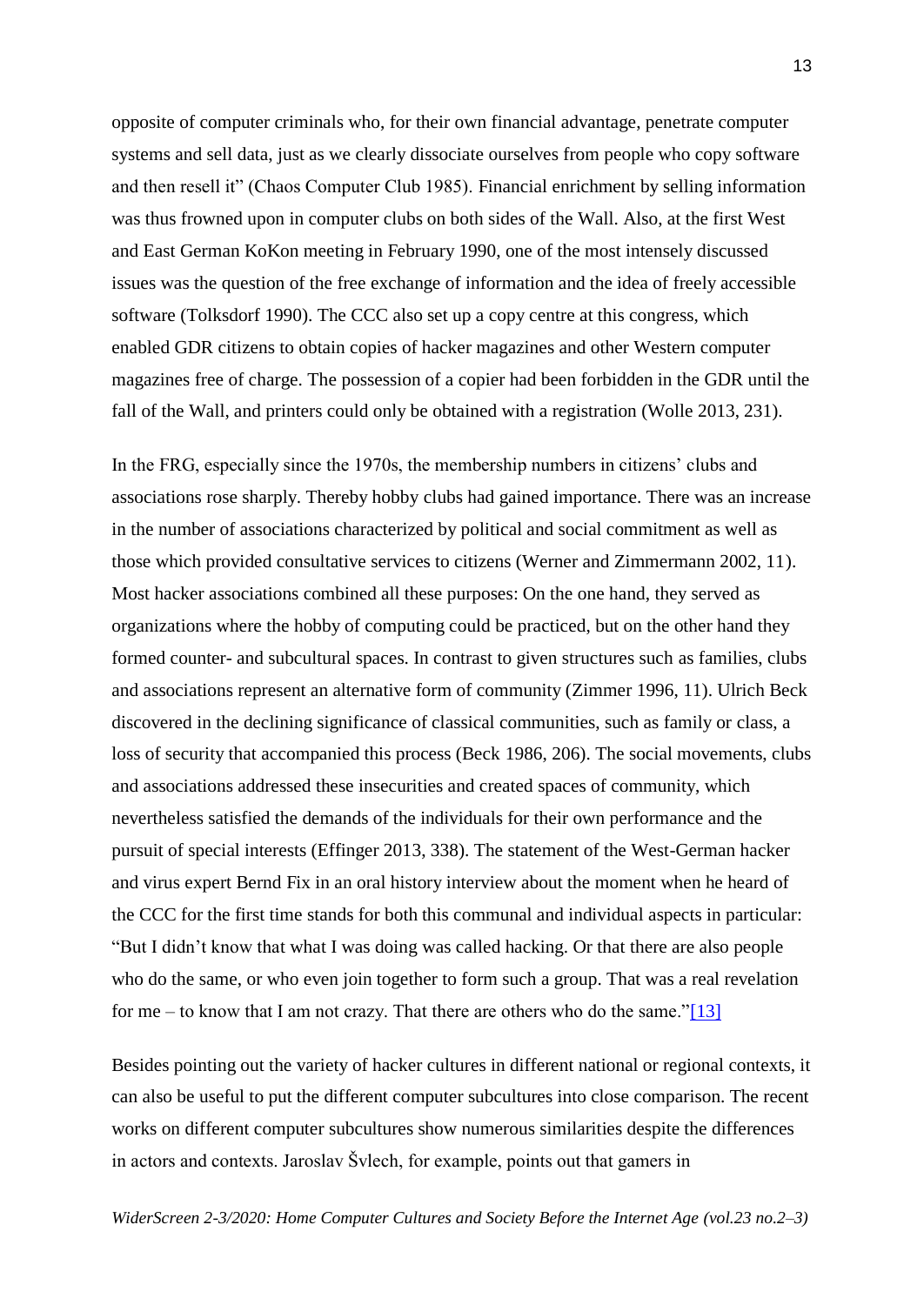Czechoslovakia also used techniques of bricolage similar to hackers (Švelch 2018, xxxvi. and ch. 6). Numerous works also show the role and importance of clubs additionally to that of private initiatives during the computerization of the private sphere (see e.g. Jakic 2014; Wasiak 2014; Švelch 2018, 95ff; Veraart 2014; Lekkas 2014).

Apart from developing pioneering technical solutions, hackers took on an important role on the social and cultural level. In my research I therefore stress the role of hacker cultures as *space-creating instances*. The hacker clubs enabled both contact zones with the new technology and designed spaces for computer use. By physical spaces I primarily mean club and association rooms. In addition, through conferences and congresses on both sides of the Wall, they created temporary places for exchange and socializing. But not only did the peer group benefit from the meetings, they also offered opportunities to get to know an almost unknown medium – far away from the opportunities provided by the state or the market. The club in the HdjT did not explicitly see itself as an institution for educational training, but as an opportunity for living and learning from a hobby ("Haus der jungen Talente hat jetzt Computerklub", *Berliner Zeitung, 23.1.1986*). The interest of the participants in the Computer Club of the HdjT laid in graphics programs, computer games, creating music, or simply calculating and text production (*Ibid.*). The hackers from the CCC saw the club as an opportunity to learn critical and creative computer usage, too: "The Chaos Computer Club is a galactic association without fixed structures. After us the future: diverse and varied through training and practice in the correct use of computers, often referred to as 'hacking'" (*Die Datenschleuder* 1984). This was accompanied by the fact that the approach to computers in these spaces was more open, and new possibilities of application and even ways of a counterculture developed through playful exploration in these spaces.

Jaroslav Švelch, who also argues for more comparative perspectives (Švelch 2018, 221), comes to a similar conclusion in his study of the gaming communities in Czechoslovakia. He emphasizes the role of computer clubs in training in the early period of home computing. In this case "the state itself did not claim the territory of home computers, its socialist organizations granted patronage to clubs. […] Clubs in turn offered services that were otherwise (in the capitalist contexts) mostly performed by commercial companies." (Švelch 2018, 215) The East-West-German comparison provides a more nuanced picture concerning the role of capitalist and communist systems' impact on home computing.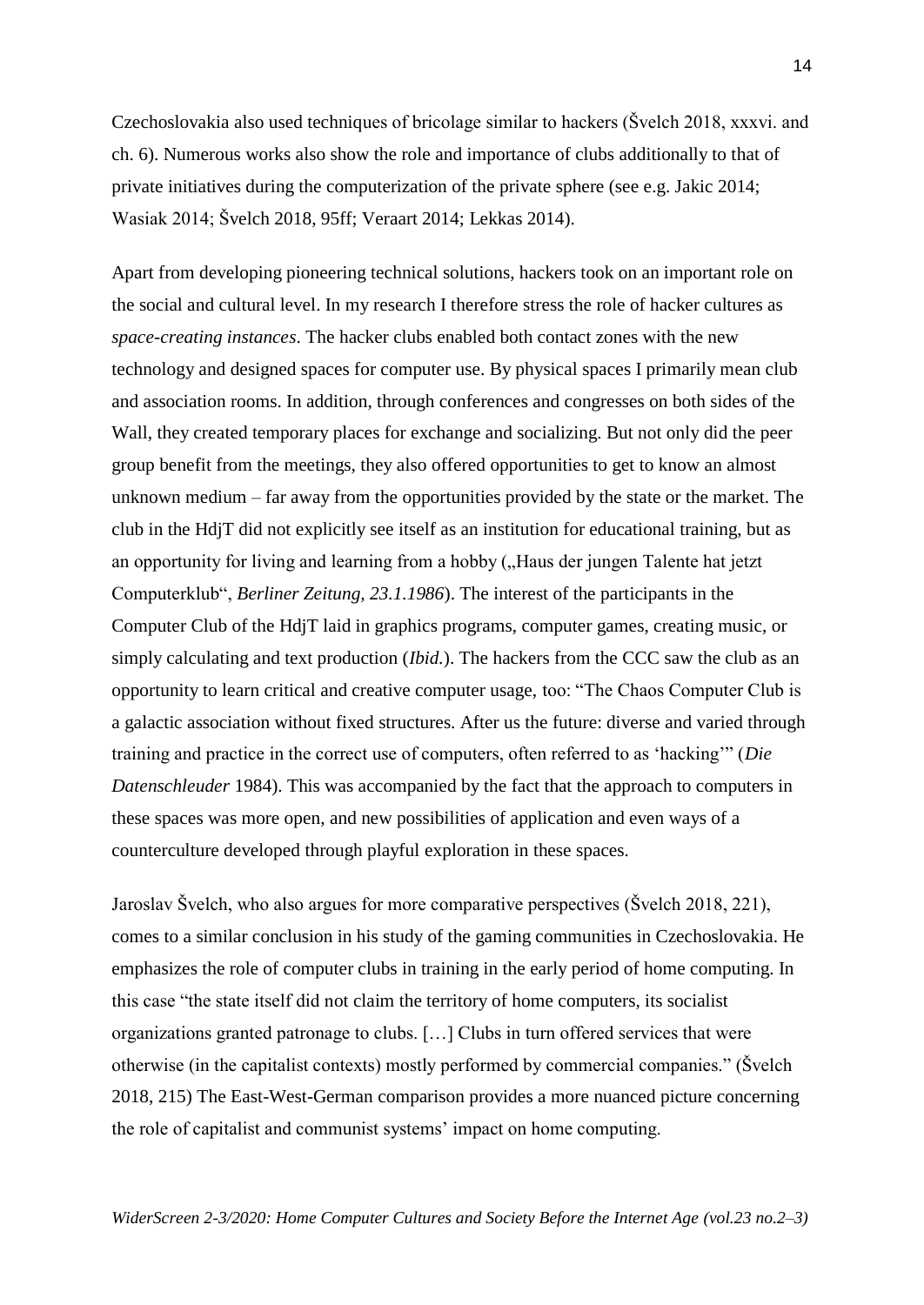In the case of the GDR, the state leadership was strongly involved in home computerization. Reports to the Ministry of Higher Education and Technical Education testify that microelectronics had gained in importance in the school and extracurricular youth institutions at the end of the 1980s[.\[14\]](http://widerscreen.fi/numerot/2020-2-3/west-and-east-german-hackers-from-a-comparative-perspective/#_edn14) A report criticized, however, that above all the lack of equipment and access restrictions prevent the exploratory appropriation of the new technology. This illustrates that in the GDR the use of computers was not only to be promoted, but that playful learning was also of interest. And this function of clubs also applied to the capitalist West. A lot of letters addressed to the CCC around the year 1984 show that computer users saw the club as an important source of information on computing. The hacker club provided more of what state or business organizations offered less. For example, one letter said that "conventional clubs" did not provide the necessary information about security or networks for an experienced computer amateur[.\[15\]](http://widerscreen.fi/numerot/2020-2-3/west-and-east-german-hackers-from-a-comparative-perspective/#_edn15) Another student wrote that it would be boring to do only reasonable things with a computer,  $[16]$  and that is why he made contact with the hacker club.

Computers and computing practices were intrinsically linked to processes of identity formation. Computer enthusiasts in both countries were interested in more than simply having the latest and best computer model. At least since the opening of the borders, their own cultural practices became threatened by an uncertain future, also in computer usage. The KoKon meeting showed that it was not only the pure performance of the devices which was a decisive criterion for the potential users. Some GDR computer fans warned that the Western technological advantage should not lead to the total exclusion of devices and especially user practices from the GDR. While East German users could be content with computer technology being delivered from the West, they still wanted to determine the modes of usage themselves. Under no circumstances did they see themselves as beggars[.\[17\]](http://widerscreen.fi/numerot/2020-2-3/west-and-east-german-hackers-from-a-comparative-perspective/#_edn17) Some GDR citizens, despite the unquestionably more advanced technology in the West, took a critical stance towards Western computers and did refer to their own technologies and practices with pride. From their point of view, the computer dominated in the West as a consumer good. This was a development they wanted to avoid by all means for the GDR.<sup>[18]</sup> However, similar concerns had already been expressed by the West German CCC in 1981, which warned against considering computers as pure consumer goods. In the announcement for their first meeting it criticised "that 'the personal computer' in Germany is now to be sold to the video-saturated BMW driver" and pointed out that a "useful" computer approach should be followed instead (Twiddlebit et al 1981). For both states, it can be said that hobbyists

*WiderScreen 2-3/2020: Home Computer Cultures and Society Before the Internet Age (vol.23 no.2–3)*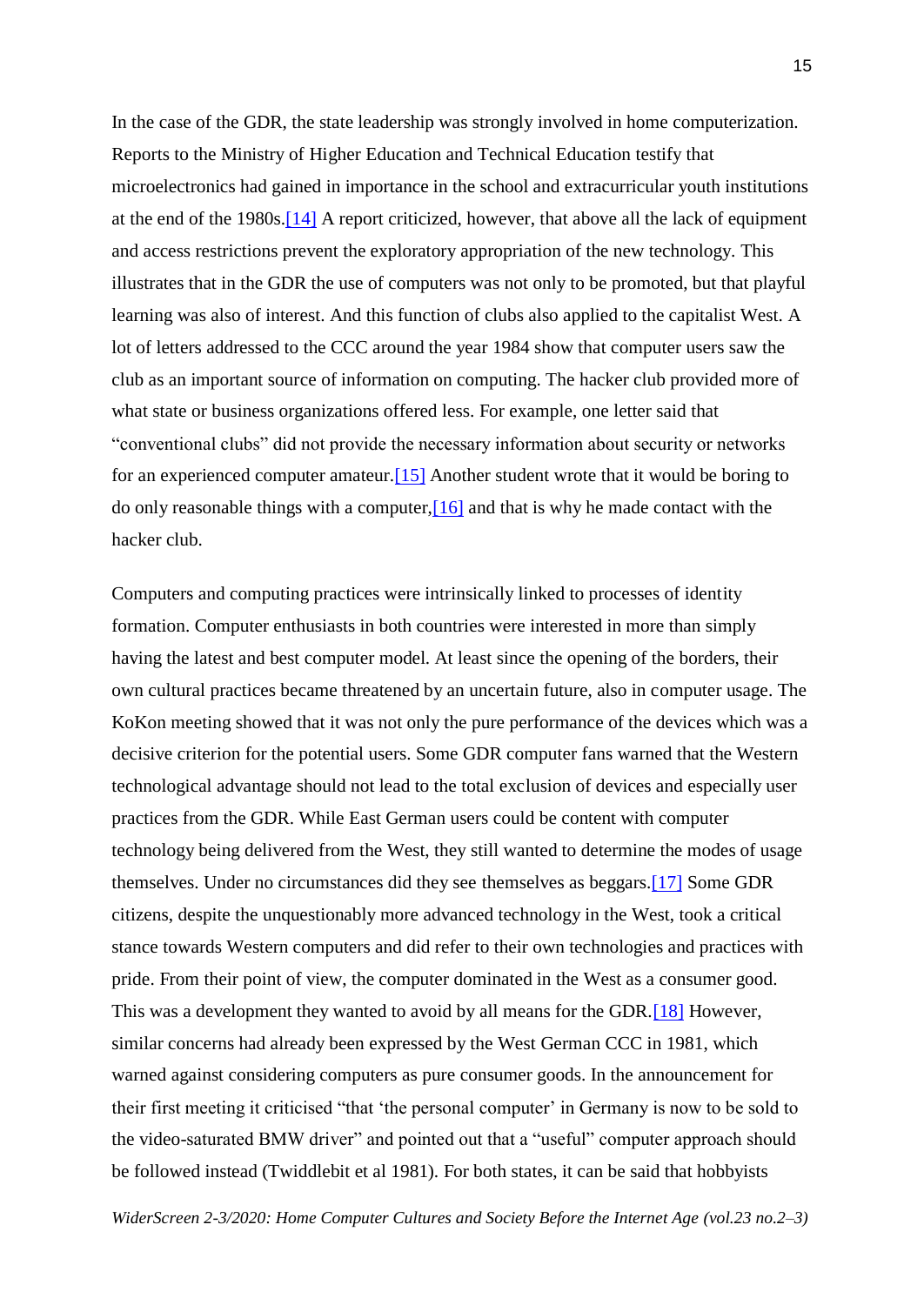came together and wanted to use computer technology far aside from a purely rationalist or consumerist approach. Creativity and fun were particularly in the focus of these enthusiasts, and this way of exploring and using computer technology was mainly realized in clubs which offered free spaces.

# **Conclusion**

Of course one can question the usefulness of a comparison between West and East Germany. Would it not make more sense to compare the FRG with other liberal states or the GDR with other countries of the Eastern Bloc, where access to consumer goods or the possibilities of the expression of opinion would be more alike? And these concerns have their legitimacy, as such studies are also needed. After numerous case studies, there is a lack of comparisons to emphasize commonalities as well as differences, and thus the diversity of computer subcultures. How, for example, to explain the difference between the FRG, where hackers were able to establish a very positive image of themselves and follow their practices quite freely, and its similarly liberal and democratic neighbor, France, where hackers went underground because they were severely persecuted and punished harshly since the 1980s (Ankara 2007; "Manifeste pour la création d'une organisation hacker en France" 2009)? Socialist countries of the Soviet bloc also display interesting differences, as the results from Jaroslav Švelch concerning the state's involvement in private computer usage show in contrast to the GDR.

But it is precisely in these differences, in the comparison of different political and cultural frameworks, that such an approach is beneficial. It may show us what role the technology itself plays in its use and how, on the other hand, national political, cultural and economic frameworks influenced computer practices, or how similar practices were pursued across borders. Since the GDR was lagging behind Western standards on the technical level of production and supply of computer technology, a comparison between East and West is able to avoid the common mistakes of writing the history of technology as a history of progress. This history, on the contrary, emphasizes that the use of technologies can be marked by particular identities and apparently intersecting practices in technology use and consumption. Soldering one's own circuit boards, which has become increasingly obsolete due to the establishment of a market for computers and computer parts, remained for instances. Through this approach it becomes more apparent that practices of computing are temporally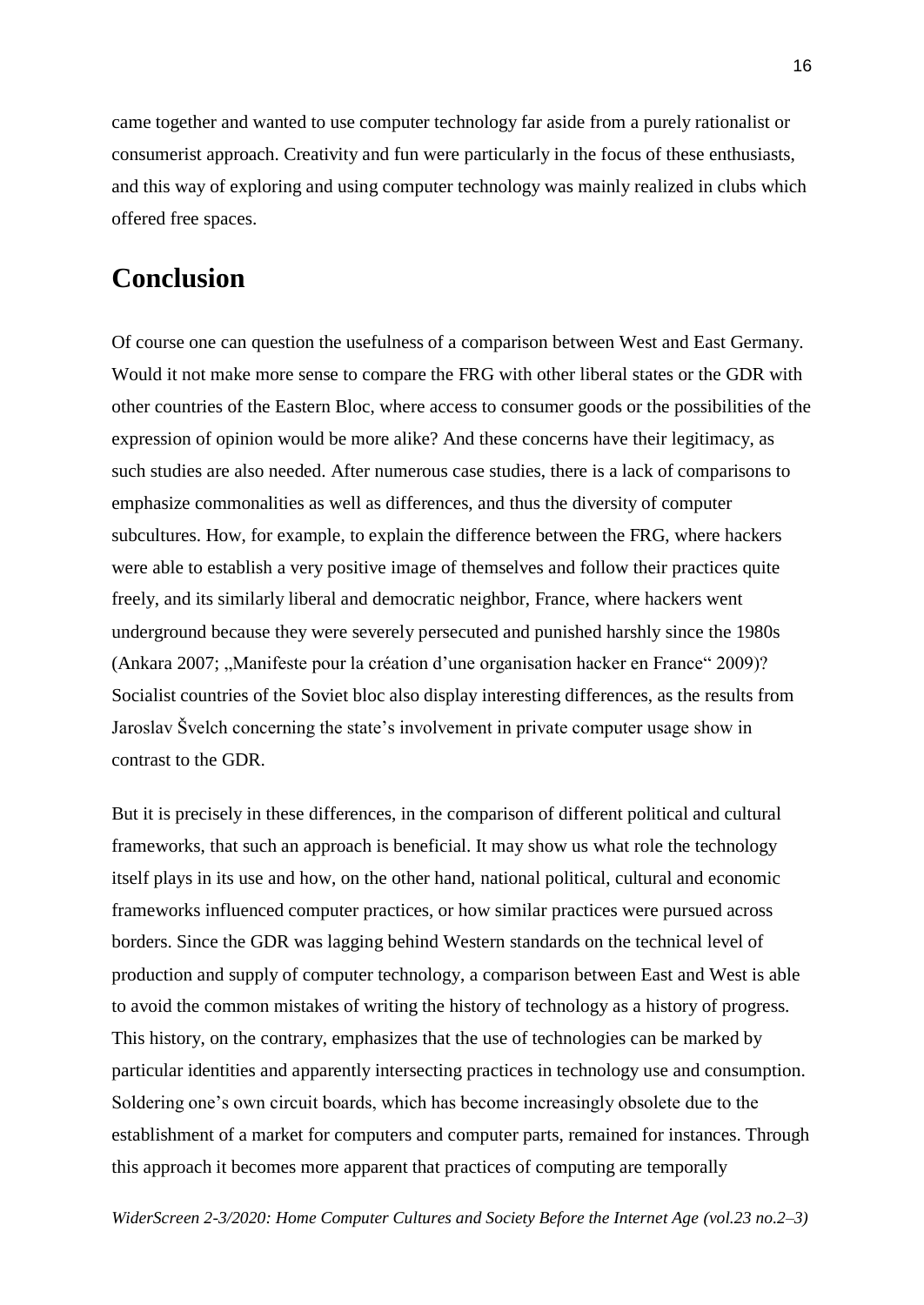overlapping and not only superseding. And this does not only apply to the GDR or less developed countries, but is also reflected, for example, in the emergence of hacker cultures in the FRG in contrast to the USA. In this case, it can also be seen that hackers in West Germany developed their own values, which not only adapted the original hacker ethic, but extended it from the outset. The approach also helps to understand that hacking is not only a Western phenomenon, as well as to emphasize the offline aspects of this computer culture. The comparison of different countries also stresses the role of communities in the course of private computerization, and allows us to write a history of home computing from the bottom up. Last but not least, comparing subcultural computer usage in different contexts not only generates new insights on computing history, but also on social and cultural history.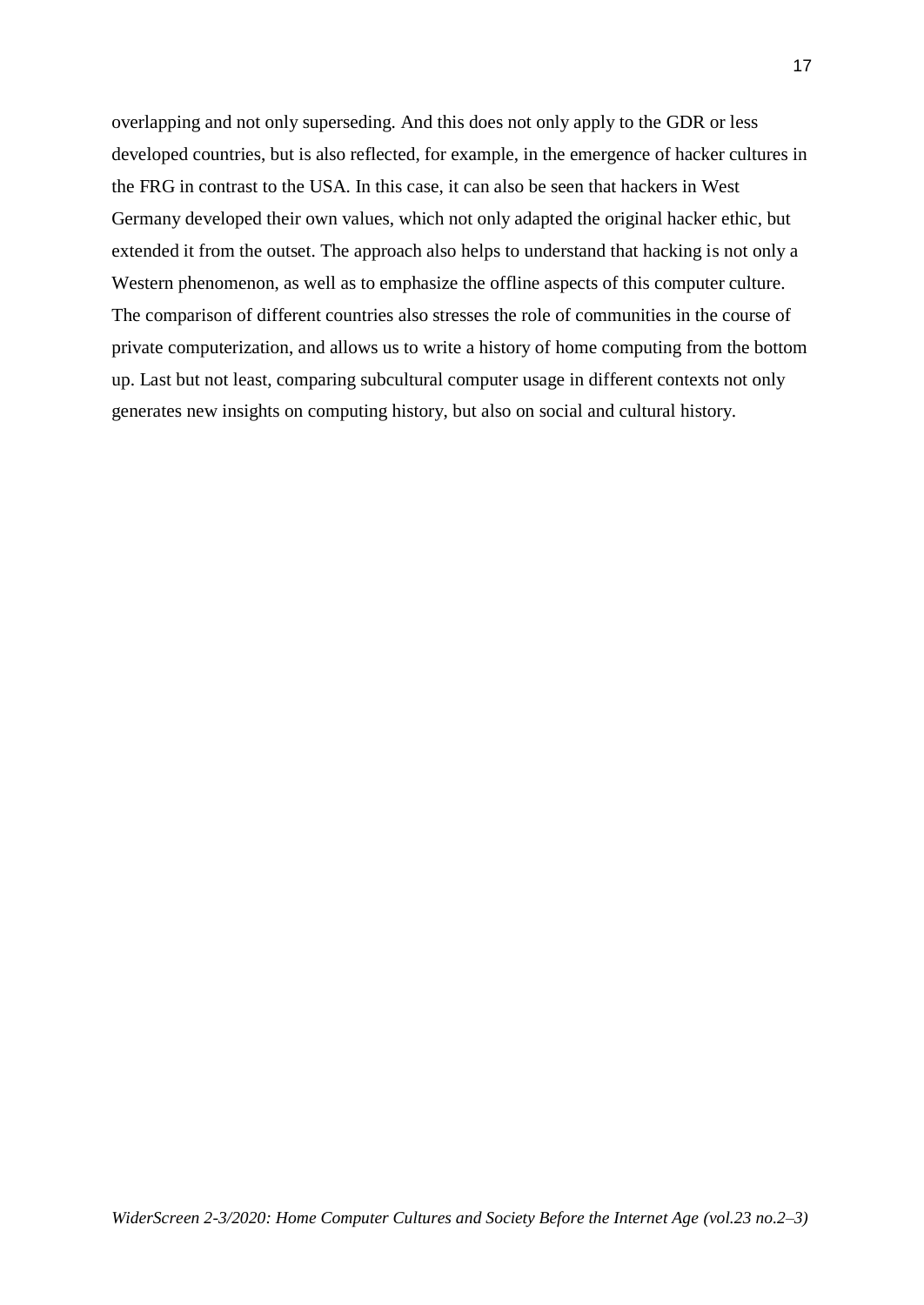# **References**

All links verified 16.6.2020

Alberts, Gerard, and Oldenziel, Ruth (ed.). 2014. *Hacking Europe: from computer cultures to demoscenes*. London.

Alberts, Gerard, and Ruth Oldenziel. 2014. "Introduction: How European Players Captured the Computer and Created the Scenes." In *Hacking Europe. From Computer Cultures to Demoscenes*, ed. Gerard Alberts and Ruth Oldenziel, 1–22. London.

Ankara, Nicholas. 2007. "A personal view of the french underground [1992-2007]". *Phrack* 64 (15). [http://phrack.org/issues/64/17.html.](http://phrack.org/issues/64/17.html)

Arbeitseinkommen. 1987. In *Statistisches Jahrbuch der Deutschen Demokratischen Republik*.

Beck, Ulrich. 1986. *Risikogesellschaft: Auf dem Weg in eine andere Moderne*. Frankfurt a.M.

Bloch, Ernst. 1973. *Erbschaft dieser Zeit*. Frankfurt am Main.

Bösch, Frank. 2015. "Geteilt und Verbunden. Perspektiven auf die deutsche Geschichte seit den 1970er Jahren". In *Geteilte Geschichte. Ost- und Westdeutschland 1970-2000.*, ed. Frank Bösch, 7–37. Bonn.

Bösch, Frank, and Christoph Classen. 2015. "Bridge over troubled Water? Deutsch-deutsche Massenmedien". In *Geteilte Geschichte. Ost- und Westdeutschland 1970-2000*, ed. Frank Bösch, 449–88. Bonn.

Chaos Computer Club, Hrsg. 1985. "Kreatives Chaos (Interview 64'er mit dem CCC)". In *Die Hackerbibel*, 1:13–15. Löhrbach.

Danyel, Jürgen. 2012. "Zeitgeschichte der Informationsgesellschaft". In Zeithistorische *Forschungen*, Zeithistorische Forschungen/ Studies in Contemporary History, 2 (9): 186–211.

Danyel, Jürgen, and Annette Schuhmann. 2015. "Wege in die digitale Moderne. Computerisierung als gesellschaftlicher Wandel". In *Geteilte Geschichte. Ost- und Westdeutschland 1970-2000*, ed. Frank Bösch, 283–320. Bonn.

"Der Chaos Computer Club stellt sich vor". 1984. In *Die Datenschleuder 1*.

Denker, Kai. 2014. "Heroes Yet Criminals of the German Computer Revolution". In *Hacking Europe. From Computer Cultures to Demoscenes*, ed. Gerard Alberts and Ruth Oldenziel, 167–87. London.

Dussel, Konrad. 2004. "Rundfunk in der Bundesrepublik und in der DDR. Überlegungen zum systematischen Vergleich". In *Zwischen Pop und Propaganda. Radio in der DDR*, ed. Franz Arnold and Christoph Classen, 301–22. Berlin.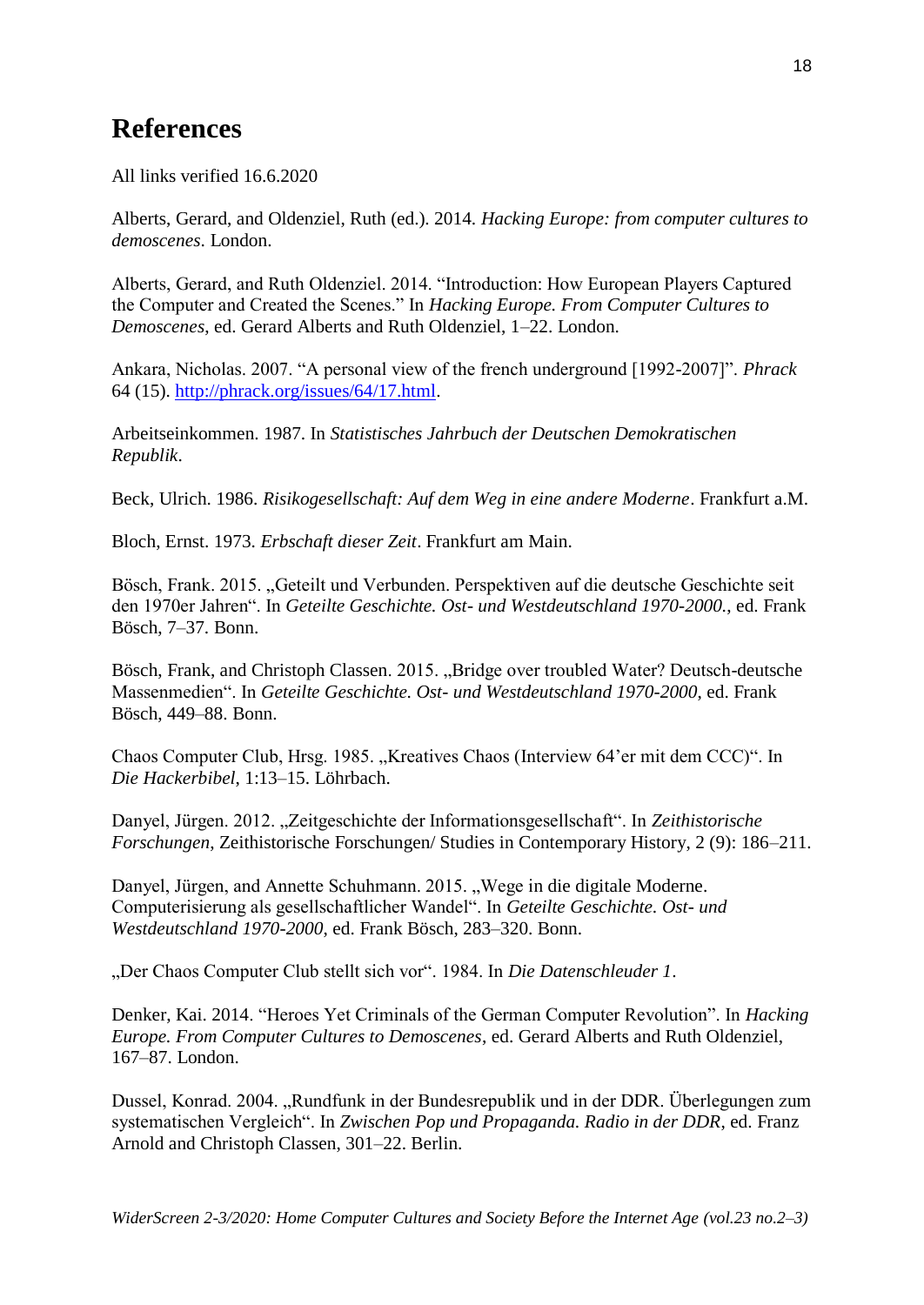Edgerton, David. 2019. *The Shock Of The Old: Technology and Global History since 1900*. London.

Effinger, Herbert. 2013. *Individualisierung und neue Formen der Kooperation: Bedingungen und Wandel alternativer Arbeits- und Angebotsformen*. Wiesbaden.

Ensmenger, Nathan L. 2012. *The Computer Boys Take Over: Computers, Programmers, and the Politics of Technical Expertise*. Cambridge.

Erdogan, Julia Gül. 2018. "Technologie, die verbindet: die Entstehung und Vereinigung von Hackerkulturen in Deutschland". In *Wege in die digitale Gesellschaft: Computernutzung in der Bundesrepublik 1955-1990*, ed. Frank Bösch, 227–49. Göttingen.

Gehrke, Bernd. 2008. "Die 68er-Proteste in der DDR". In *Aus Politik und Zeitgeschichte*, No. 14–15, ed. Bundeszentrale für politische Bildung. [https://www.bpb.de/apuz/31327/die-68er](https://www.bpb.de/apuz/31327/die-68er-proteste-in-der-ddr?p=all#footnodeid_1-1)[proteste-in-der-ddr?p=all#footnodeid\\_1-1.](https://www.bpb.de/apuz/31327/die-68er-proteste-in-der-ddr?p=all#footnodeid_1-1)

Gießler, Denis. 2018. "Video Games In East Germany: The Stasi Played Along". *Die Zeit*, 21. November 2018, [https://www.zeit.de/digital/games/2018-11/computer-games-gdr-stasi](https://www.zeit.de/digital/games/2018-11/computer-games-gdr-stasi-surveillance-gamer-crowd)[surveillance-gamer-crowd.](https://www.zeit.de/digital/games/2018-11/computer-games-gdr-stasi-surveillance-gamer-crowd)

"Nun sind die Haecksen auf dem Vormarsch". 1990. In: *Goettinger Tagesblatt,* 4.1.1990. FoeBuD e.V. – PRESSE – Archiv. [https://archiv.foebud.org/fem/docs/fem\\_goettingerTageblatt900104\\_haecksenAufDemVorma](https://archiv.foebud.org/fem/docs/fem_goettingerTageblatt900104_haecksenAufDemVormarsch.html) [rsch.html.](https://archiv.foebud.org/fem/docs/fem_goettingerTageblatt900104_haecksenAufDemVormarsch.html)

"Hallo da sind wir". 1984. In *Die Bayrische Hackerpost 1*.

"Haus der jungen Talente hat jetzt Computerklub." 1986. In *Berliner Zeitung, 23.1.1986*.

Hartmann, Doreen. 2017. *Digital Art Natives. Praktiken, Artefakte und Strukturen der Computer-Demoszene*. Berlin.

Jakic, Bruno. 2014. "Galaxy and the New Wave: Yugoslav Computer Culture in the 1980s." In *Hacking Europe. From Computer Culture to Demoscene*, ed. Gerard Alberts und Ruth Oldenziel, 107–28. London.

Kasper, Thomas. 2014. "Die Entstehung des Chaos Computer Clubs in den 1980er Jahren." Master's thesis. Potsdam.

Lekkas, Theodoros. 2014. "Legal Pirates Ltd. Home Computing Cultures on Early 1980s Greece." In *Hacking Europe. From Computer Cultures to Demoscenes*, ed. Gerard Alberts and Ruth Oldenziel, 73–103. London.

Levy, Steven. 2010. *Hackers: Heroes of the Computer Revolution*. 25th Anniversary Edition. Sebastopol.

"Manifeste pour la création d'une organisation hacker en France". 2009. [http://laspirale.org/texte-226-manifeste-pour-la-creation-d-une-organisation-hacker-en](http://laspirale.org/texte-226-manifeste-pour-la-creation-d-une-organisation-hacker-en-france.html)[france.html.](http://laspirale.org/texte-226-manifeste-pour-la-creation-d-une-organisation-hacker-en-france.html)

*WiderScreen 2-3/2020: Home Computer Cultures and Society Before the Internet Age (vol.23 no.2–3)*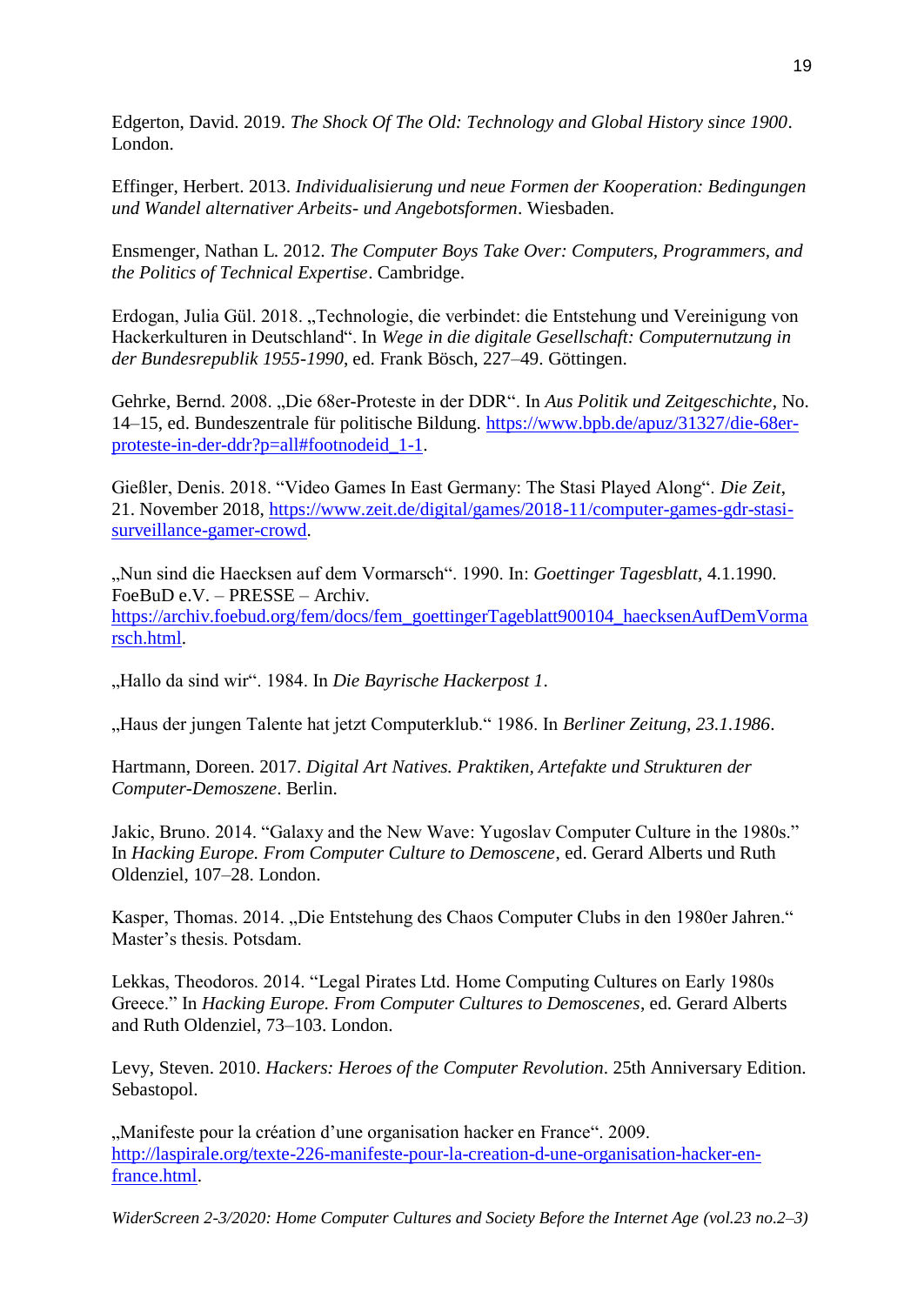Merkel, Ina. 2009. "Im Widerspruch zum Ideal: Konsumpolitik in der DDR". In *Die Konsumgesellschaft in Deutschland 1980-1990. Ein Handbuch.*, ed. Heinz-Gerhard Haupt and Claudius Torp, 289–304. Frankfurt a.M.

Meyen, Michael, and Anke Fiedler. 2010. "Blick über die Mauer: Medien in der DDR". *Informationen zur politischen Bildung,* No. 309, 72-74. 2010.

Neumeier, Christopher, and Andreas Ludwig. 2015. "Individualisierung der Lebenswelten. Konsum, Wohnkultur und Familienstrukturen." In *Geteilte Geschichte. Ost- und Westdeutschland 1970-2000*, ed. Frank Bösch, 240–82. Bonn.

Nevejan, Caroline, and Alexander Badenoch. 2016. "How Amsterdam Invented the Internet: European Networks of Significance, 1980-1995". In *Hacking Europe. From Computer Culture to Demoscene*, ed. Gerard Alberts and Ruth Oldenziel, 189–217. London.

Pias, Claus. 2002. "Der Hacker". In *Grenzverletzer. Von Schmugglern, Spionen und anderen subversiven Gestalten*, ed. Eva Horn, Stefan Kaufmann, and Ulrich Bröckling, 248–70. Berlin.

Pritlove, Tim. 2009. "FoeBuD Über die Förderung des öffentlichen bewegten und unbewegten Datenverkehrs". In *Chaos Radio Express*. [https://cre.fm/cre140-foebud.](https://cre.fm/cre140-foebud)

Randow, Thomas von. 1978. "Ein PET für Spieler und Tüftler. Wie ich ein "Hacker' wurde". *Die Zeit*, No. 36 (September): 39.

Randow, Thomas von. 1982. "Hacker sind nicht gefragt. Über die schwierige Geburt des Fachs Informatik in der Schule". *Die Zeit*, No. 8 (Februar): 33.

Raymond, Eric. 2003. "The Jargon File". 2003. [http://catb.org/jargon/html/.](http://catb.org/jargon/html/)

Röhr, Matthias. 2012. *Ursprünge und Entwicklung des Chaos Computer Clubs in den 1980er Jahren*. [https://stummkonzert.de/wp-content/uploads/2013/09/Matthias-R%C3%B6hr-](https://stummkonzert.de/wp-content/uploads/2013/09/Matthias-R%C3%B6hr-Urspr%C3%BCnge-und-Entwicklung-des-Chaos-Computer-Clubs-in-den-Achtziger-Jahren.pdf)[Urspr%C3%BCnge-und-Entwicklung-des-Chaos-Computer-Clubs-in-den-Achtziger-](https://stummkonzert.de/wp-content/uploads/2013/09/Matthias-R%C3%B6hr-Urspr%C3%BCnge-und-Entwicklung-des-Chaos-Computer-Clubs-in-den-Achtziger-Jahren.pdf)[Jahren.pdf.](https://stummkonzert.de/wp-content/uploads/2013/09/Matthias-R%C3%B6hr-Urspr%C3%BCnge-und-Entwicklung-des-Chaos-Computer-Clubs-in-den-Achtziger-Jahren.pdf)

Röhr, Matthias. 2018. "Gebremste Vernetzung. Digitale Kommunikation in der Bundesrepublik der 1970/er Jahre". In *Wege in die digitale Gesellschaft. Computernutzung in der Bundesrepublik 1955-1990.*, ed. Frank Bösch, 252–73. Göttingen.

Schildt, Axel. 1998. "Zwei Staaten – eine Hörfunk- und Fernsehnation. Überlegungen zur Bedeutung der elektronischen Massenmedien in der Geschichte der Kommunikation zwischen der Bundesrepublik und der DDR". In *Doppelte Zeitgeschichte. Deutsch-deutsche Beziehungen 1945–1990*, ed. Arnd Bauerkämper, Martin Sabrow, and Bernd Stöver, 58–71. Bonn.

Schrutzki, Reinhard. 1988. "Die Hackerethik". In *Das Chaos Computer Buch*, 168–82. Reinbek bei Hamburg.

"Schweifende Rebellen". 1983. Der Spiegel 21: 182-85.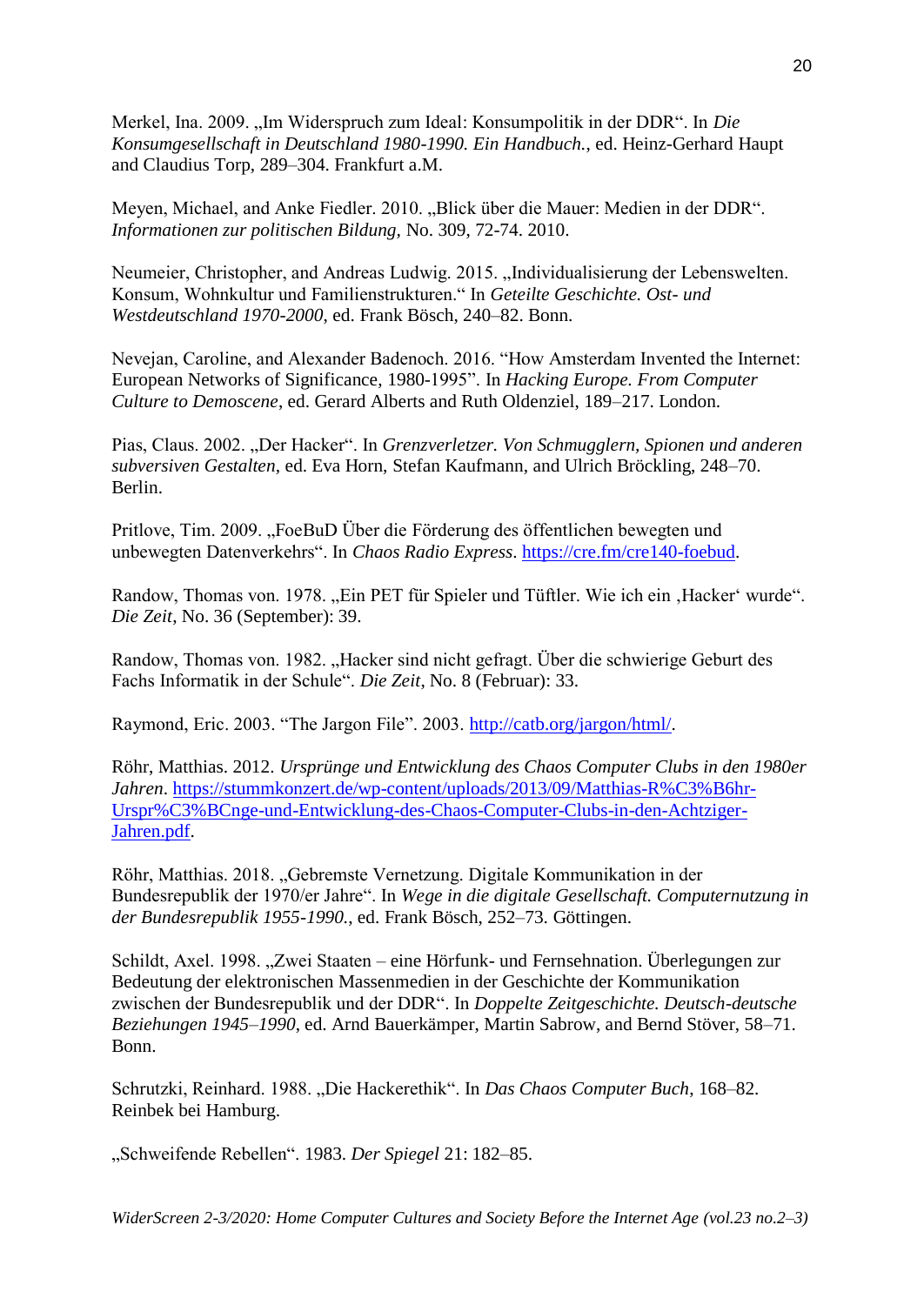Švelch, Jaroslav. 2018. *Gaming the Iron Curtain: How Teenagers and Amateurs in Communist Czechoslovakia Claimed the Medium of Computer Games*. Cambridge, Massachusetts.

Tolksdorf, Robert. 1990. "KoKon '90: Drüben DatenReisen". *ST-Magazin*, 1990. [http://www.robert-tolksdorf.de/papers/mags/Kokon90.pdf.](http://www.robert-tolksdorf.de/papers/mags/Kokon90.pdf)

Trute, Hans-Heinrich, Wolfgang Spoerr, and Wolfgang Bosch. 2001. *Telekommunikationsgesetz mit FTEG, Kommentar*. Berlin, Boston. [https://doi.org/10.1515/9783110874785.](https://doi.org/10.1515/9783110874785)

Twiddlebit, Tom, Wau Holland, Wolf Gevert, and Jochen Büttner. 1981. "TUWAT,TXT". In *taz, 1.9.1981*.

Veraart, Frank C.A. 2014. "Transnational (Dis)Connection in Localizing Personal Computing in the Netherlands, 1975-1990." In *Hacking Europe. From Computer Culture to Demoscene*, ed. Gerard Alberts and Ruth Oldenziel, 25-48. London.

Wasiak, Patryk. 2014. "Playing and copying: social practices of home computer users in Poland during the 1980s". In *Hacking Europe: From Computer Cultures to Demoscenes*, ed. Gerard Alberts and Ruth Oldenziel, 129–50. London.

Weise, Klaus-Dieter. 2005. *Erzeugnislinie Heimcomputer, Kleincomputer und Bildungscomputer des VEB Kombinat Robotron*. Dresden. [http://robotron.foerderverein](http://robotron.foerderverein-tsd.de/322/robotron322a.pdf)[tsd.de/322/robotron322a.pdf.](http://robotron.foerderverein-tsd.de/322/robotron322a.pdf)

Werner, Michael, and Bénédicte Zimmermann. 2002. "Vergleich, Transfer, Verflechtung. Der Ansatz der Histoire croisée und die Herausforderung des Transnationalen". In *Geschichte und Gesellschaft* 28 (4): 607–36.

Wolle, Stefan. 2013. *Die heile Welt der Diktatur: Alltag und Herrschaft in der DDR 1971- 1989*.

Zimmer, Annette. 1996. *Vereine – Basiselement der Demokratie. Eine Analyse aus der Dritte-Sektor-Perspektive*. Opladen.

# **Notes**

[\[1\]](http://widerscreen.fi/numerot/2020-2-3/west-and-east-german-hackers-from-a-comparative-perspective/#_ednref1) At the Leibniz Centre for Contemporary History Potsdam a project started in 2014 researching exactly the entanglement, parallelism and similarities of computerization in the two German states. It deals with the computerization of the police and intelligence services, the banking system, the pension planning, the military and my own project on the sub- and countercultural use of computers by hackers: [https://zzf-](https://zzf-potsdam.de/en/forschung/linien/departure-towards-digital-society-computerisation-and-social-regimes-west-and-east)

[potsdam.de/en/forschung/linien/departure-towards-digital-society-computerisation-and](https://zzf-potsdam.de/en/forschung/linien/departure-towards-digital-society-computerisation-and-social-regimes-west-and-east)[social-regimes-west-and-east.](https://zzf-potsdam.de/en/forschung/linien/departure-towards-digital-society-computerisation-and-social-regimes-west-and-east)

[\[2\]](http://widerscreen.fi/numerot/2020-2-3/west-and-east-german-hackers-from-a-comparative-perspective/#_ednref2) E.g. Ulbrich, Dr. Reinhard. Undated. "Code-Knacker". In *BStU BV Berlin XX 3118*, 4.